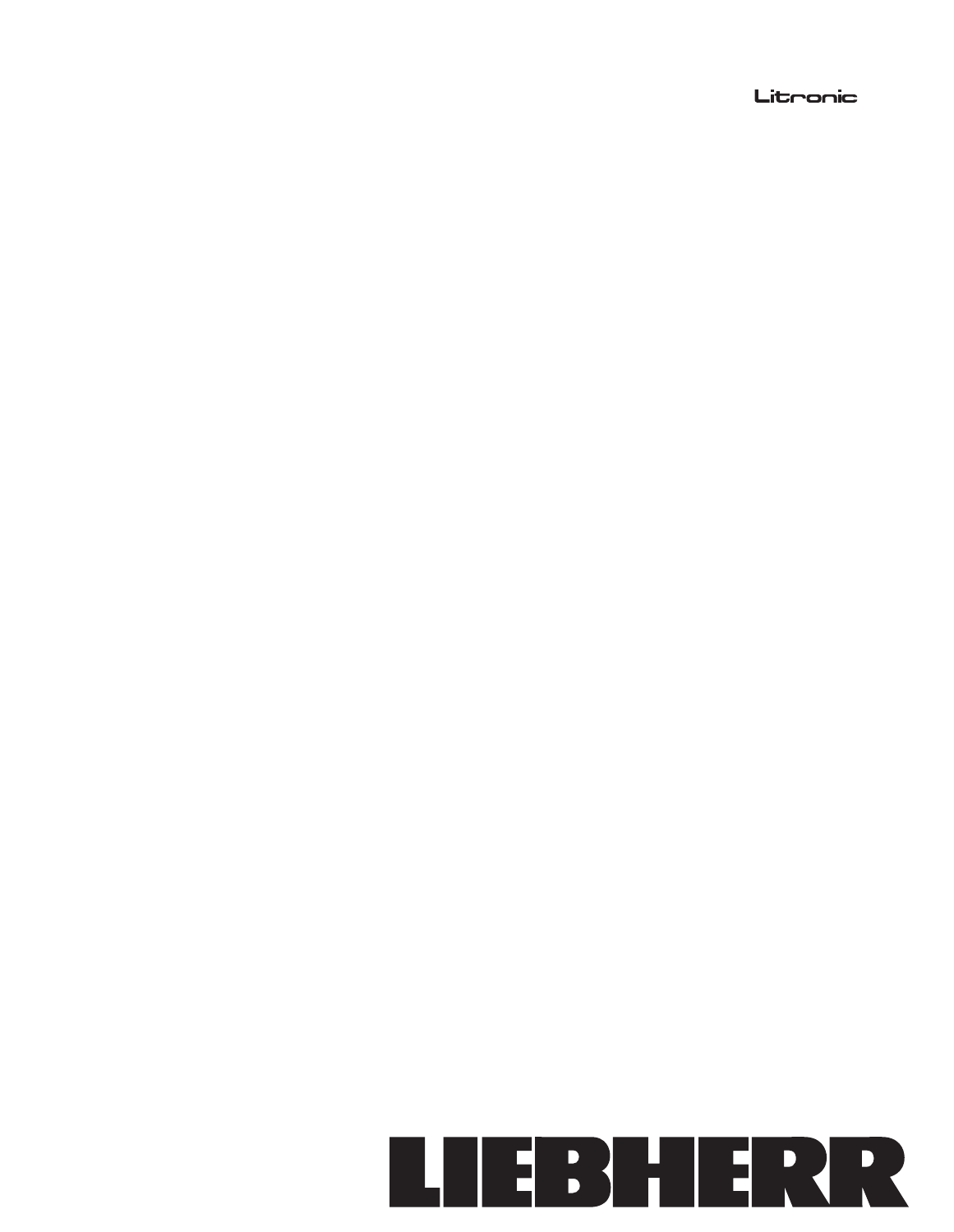

Operating Weight: 44,530 - 48,500 lb Engine Output: 99 kW / 135 hp Bucket Capacity: 0.20 - 1.37 yd<sup>3</sup>

**Killen**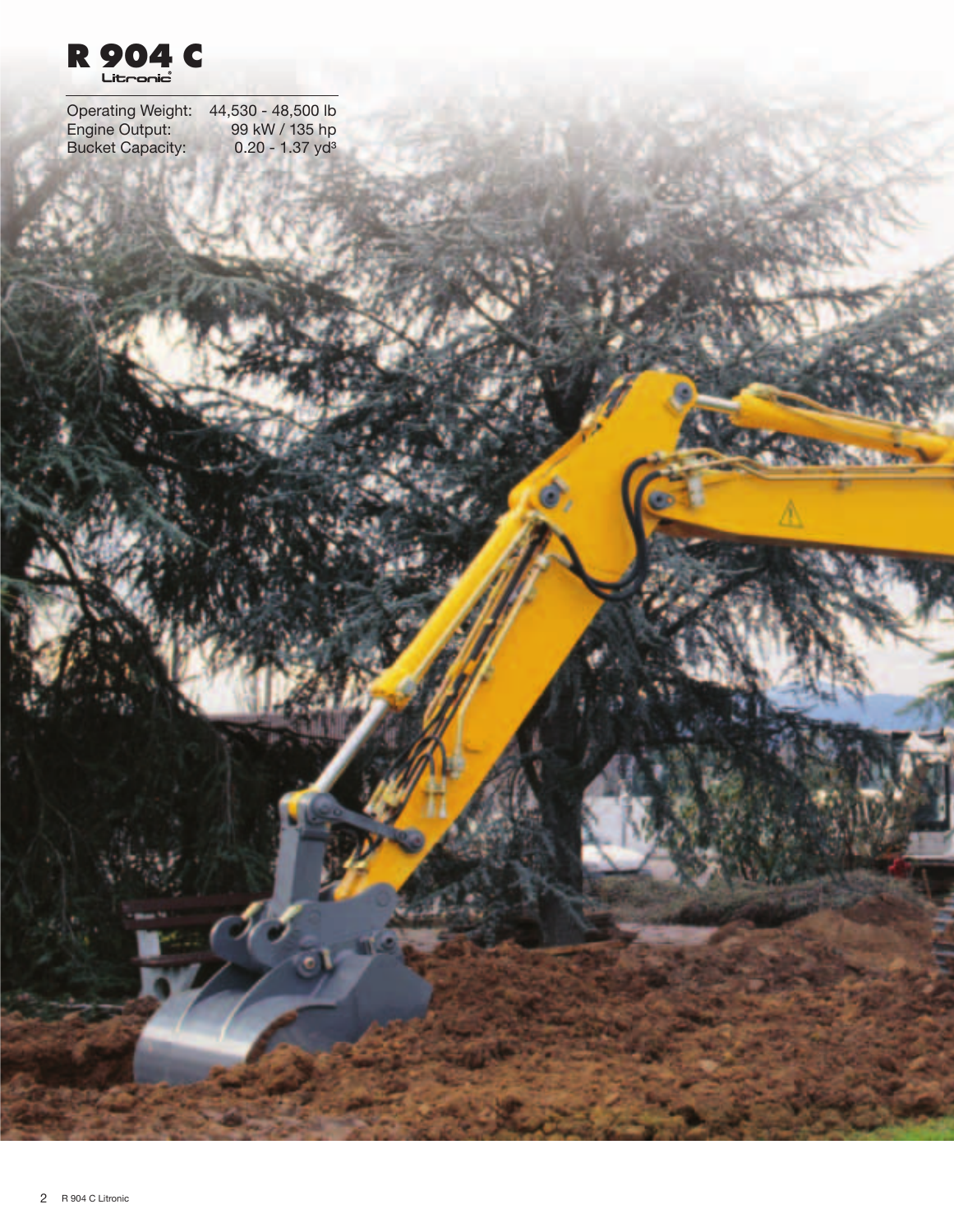### **Performance**

Liebherr crawler excavators feature state-of-theart technology and exceptional workmanship. The primary components of the drive system are all produced by Liebherr factories and are precisely matched to each other. This assures excellent performance, efficient operation and a long service life.

### **Reliability**

Liebherr crawler excavators are designed with longevity in mind. Steel castings, Liebherr manufactured components and industry leading features ensure the highest level of dependability and a long service life.

### **Comfor**

Liebherr crawler excavators are particularly servicefriendly: maintenance work is quickly and easily accomplished due to easily accessible service points. The spacious operator's cab is designed according to the latest state-of-the-art ergonomic standards.

### **Economy**

**JEBHER** 

Liebherr crawler excavators provide outstanding production. The Litronic system assures optimal efficiency in the interaction of excavator hydraulics with the electronic functions. A wide selection of tools and a choice of undercarriages allow the correct configuration for each application and ensure high productivity and low fuel consumption.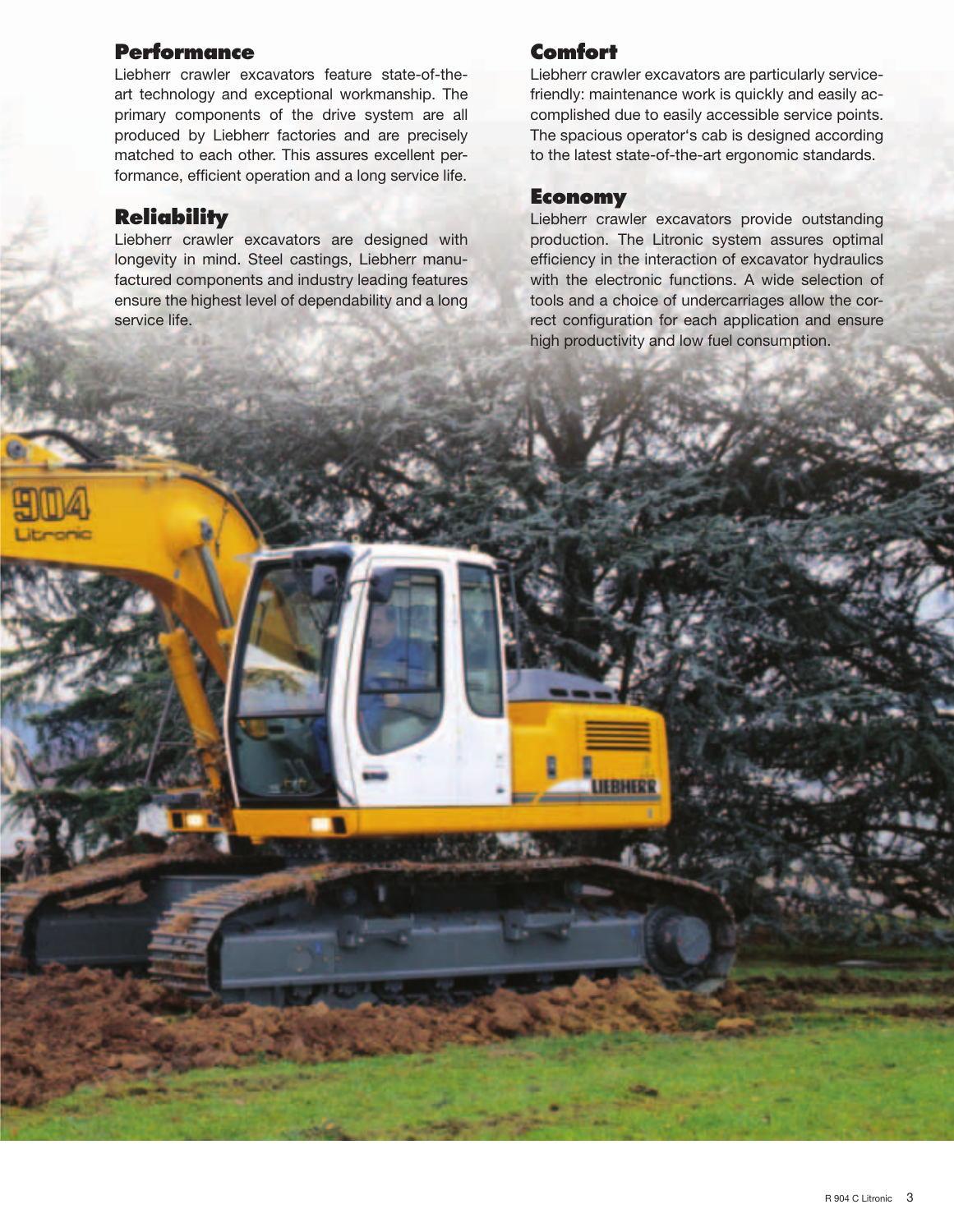



- Designed specifically for construction equipment
- High performance reserves
- Long life expectancy
- Lubrication supply capability on up to 100% incline
- Maximum performance at low engine speed
- Complies with emission standards 97/68/CEE and Tier 2

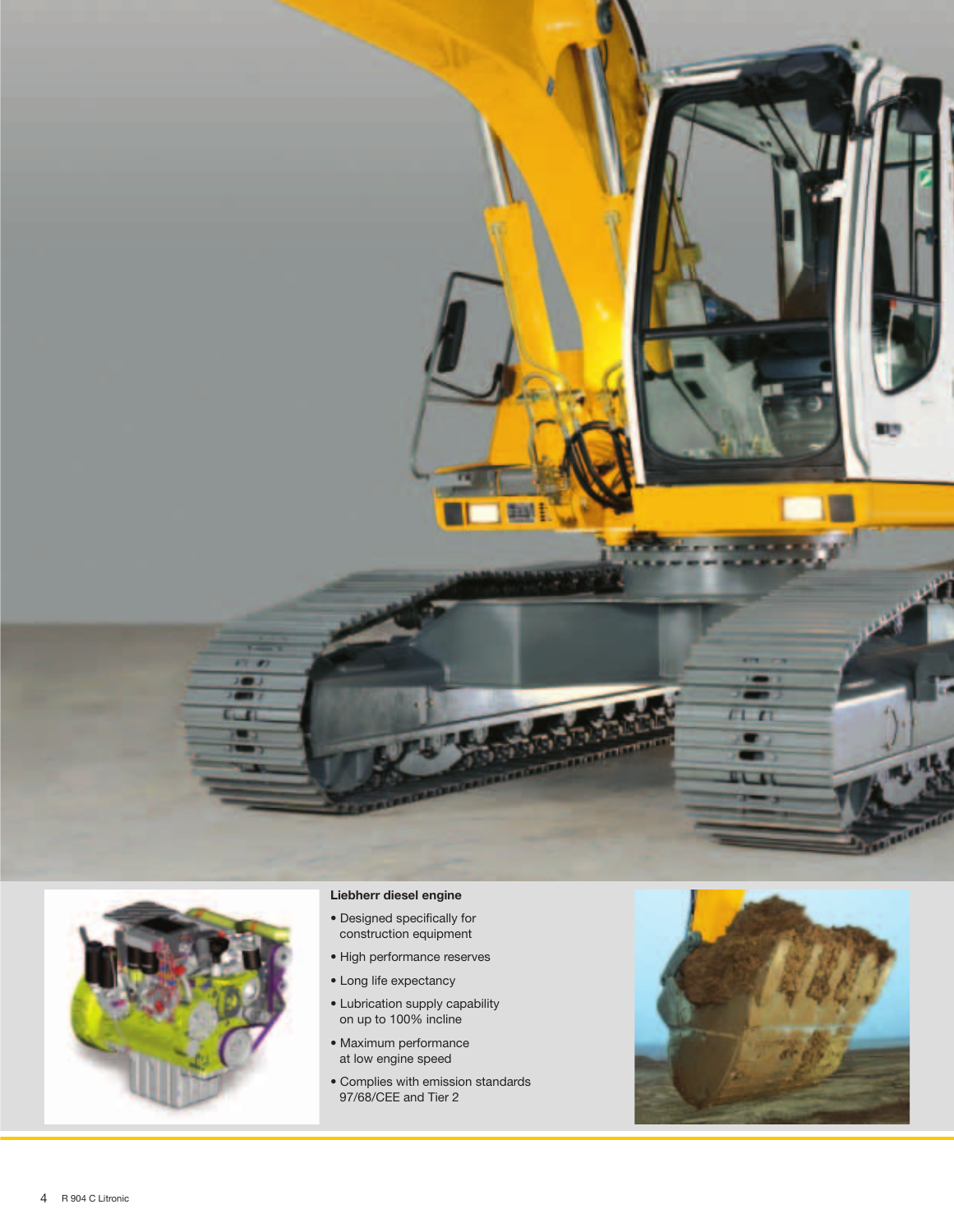

#### **Multi-function tool carrier**

- Digging tools for every material and application
- Patented Liebherr tooth system for high life expectancy and time-saving tooth change
- Ideal tooth shapes for different materials and applications
- Heavy-duty tooth versions for wear itensive jobs

### **Performance**

The R 904 C features a compact design, which allows the machine to be utilized effectively even in confined conditions. Its high digging and breakout forces, combined with fast cycle times, make it a true multi-purpose machine. The drive system is designed and manufactured by Liebherr and provides excellent performance, substantial power and outstanding reliability.

### **Solid footing**

**Outstanding lift capacities**

**Large ground clearance**

**Stability Effective** utilization of the digging forces is achieved due to the weight concentration on the undercarriage. The excellent stability under all ground conditions is one of the outstanding features of the R 904 C. A range of undercarriages is available to suit any application.

> The low center of gravity combined with the wide base of the undercarriage allow for the high lift capacities of the R 904 C.

> > The distance between the carbody and the ground assures substantial protection of the undercarriage components as well as easy travelling under difficult ground conditions.

Liebherr components such as engine, pumps,

### **High Loading Performance**

**High digging- and breakout forces** Due to optimized attachment geometry, the R 904 C provides high digging and breakout forces - allowing the use of high capacity buckets. **High bucket fill factor** The digging tools manufactured by Liebherr are designed specifically to provide high fill factors. The bucket shape provides good material penetration and assures excellent production. **Short cycle times** High displacement hydraulic pumps make short cycle times possible. The coordinated and simultanious functions are a result of precision matched

swing drive and control unit.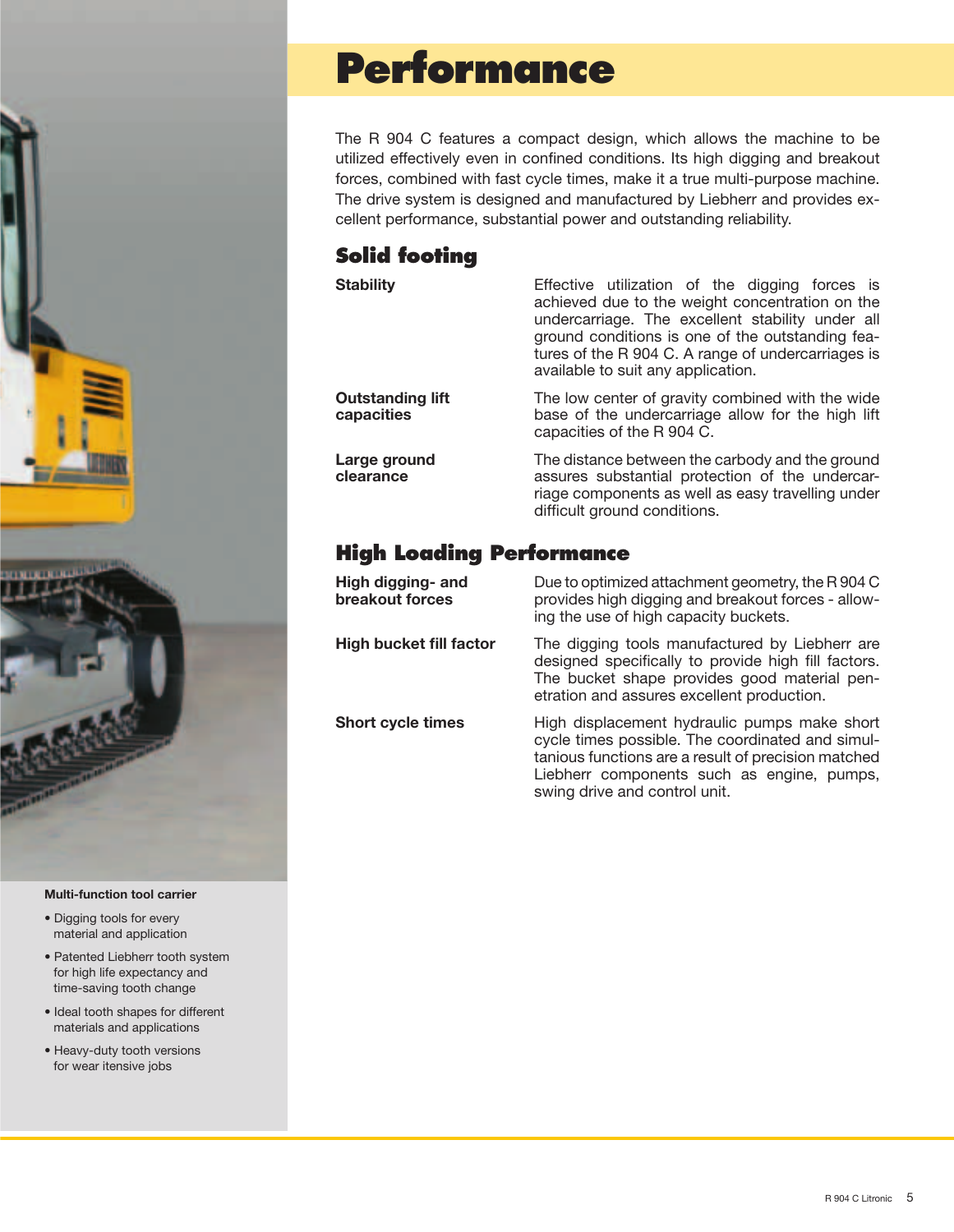



### **Liebherr hydraulic cylinders**

- Cylinder sizes matched to each model
- High-quality coating of piston rod
- Special gasket packages for piston rod and piston
- Sealed special bushings for pin mountings
- End-cushion at each end

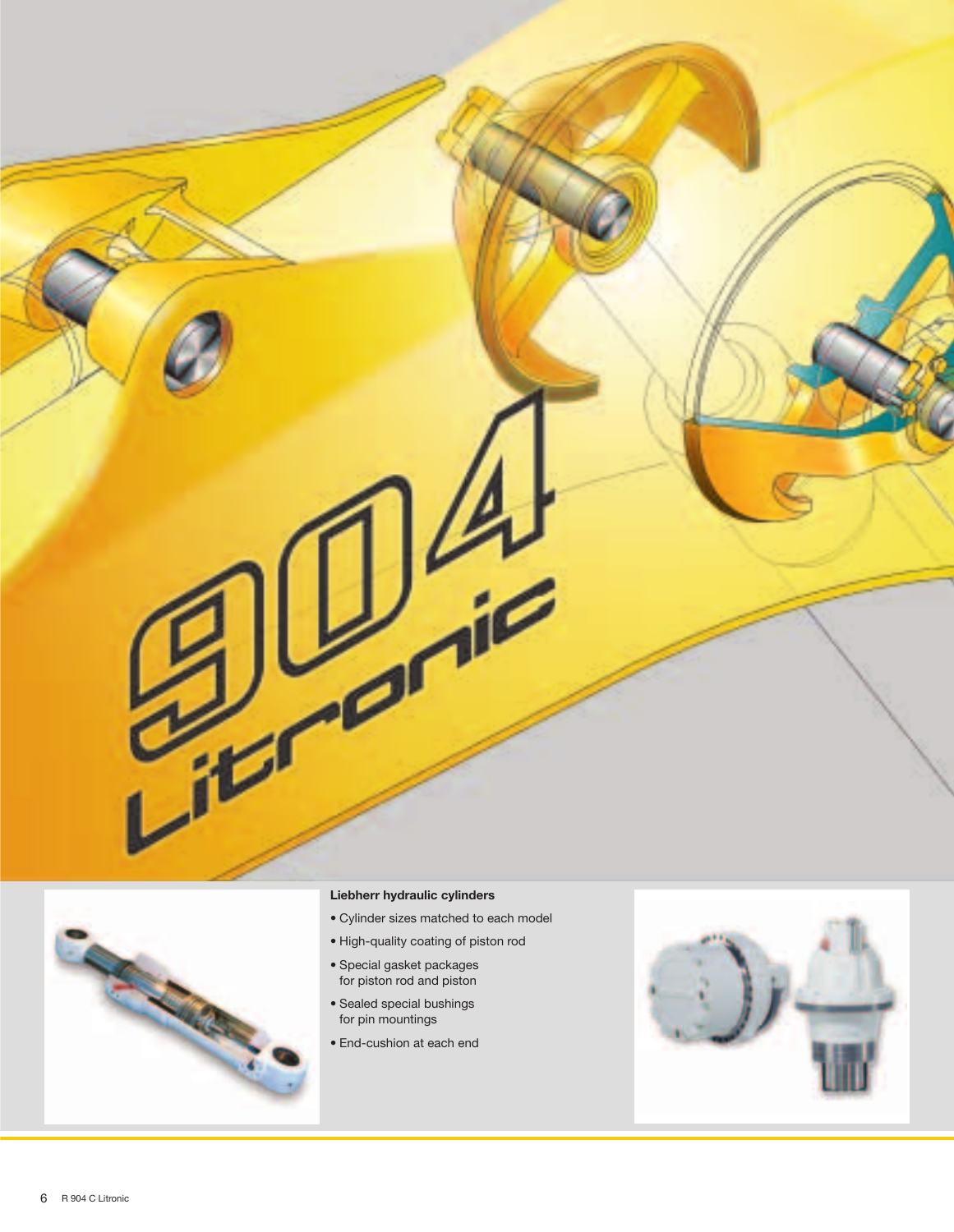

#### **Key technologies made by Liebherr**

- Decades of experience with the development, design and manufacturing of components
- Engines, hydraulic pumps and motors, swing and travel gearboxes as well as electronic components - manufactured by Liebherr
- High quality precision manufacturing of components to the latest standards from our Liebherr factories in Germany and Switzerland

### **Reliability**

Liebherr crawler excavators prove everyday at construction sites all over the world thier high reliability, productivity and longevity. 50 years of experience in designing and building excavators, continuous development and the use of the latest technologies make the R 904 C one of the most powerful and dependable excavators available.

### **Heavy-duty attachments**

| <b>Robust attachment</b><br>concept                 | Liebherr excavators utilize steel castings at every<br>pivot point, the result is that the attachment is able<br>to withstand even the most demanding operating<br>conditions.                                                                                                             |  |
|-----------------------------------------------------|--------------------------------------------------------------------------------------------------------------------------------------------------------------------------------------------------------------------------------------------------------------------------------------------|--|
| Unique concept<br>for hydraulic cylinder<br>bearing | The R 904 C is the only machine in this class fea-<br>turing two separate pins and bell-house castings,<br>which means a great deal of strength – even under<br>high load.                                                                                                                 |  |
| <b>Optimized stress flow</b>                        | The swing ring tower is a one-piece, cold-rolled<br>item, which transfers the forces - following the<br>principal of "stress flow design" - into the un-<br>dercarriage. In addition, Liebherr swing rings are<br>sealed and utilize internal teeth to protect against<br>dirt and damage. |  |

### **Quality down to the last detail**

**Power package Liebherr manufactured components in the drive** system, e.g. engine, travel and swing gearboxes, hydrualic pumps, motors and cylinders are precisly matched to one another. As elements of a total system, each component contributes to the long service life and high reliability of the Liebherr R 904 C.

> The large hydraulic tank and total system capacity assures long life of the hydraulic oil between oil change intervals. This results in cooler components and extended service life.

### **Integrated Electronics**

**Large capacity hydraulic system**

**Automatic control** The operator can concentrate on the job at hand because the integrated on-board electronic system will alert the operator to any discrepencies that occur.

**Data storage** The on-board computer stores all machine data. The data can be easily recalled and transferred by radio to a service center.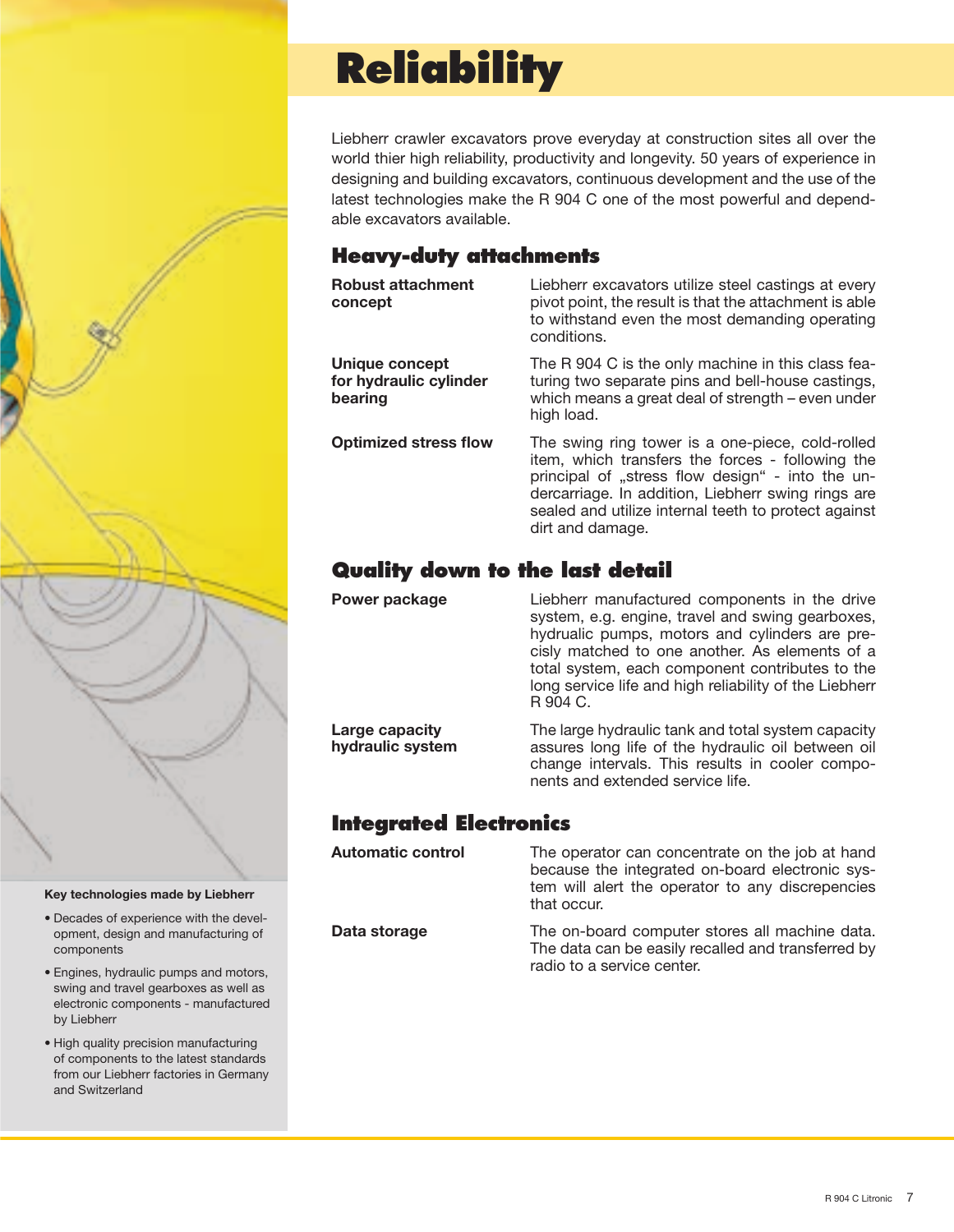



#### **Easy accessibility**

- Engine arrangement and location of service points simplify the scheduled maintenance
- Access steps on both sides allow comfortable access to all service points
- Ergonomically positioned handrails for safe access
- The engine cover is easy to open with pressurized lift cylinders - while it maintains excellent visibility to the rear when closed due to its slanted shape

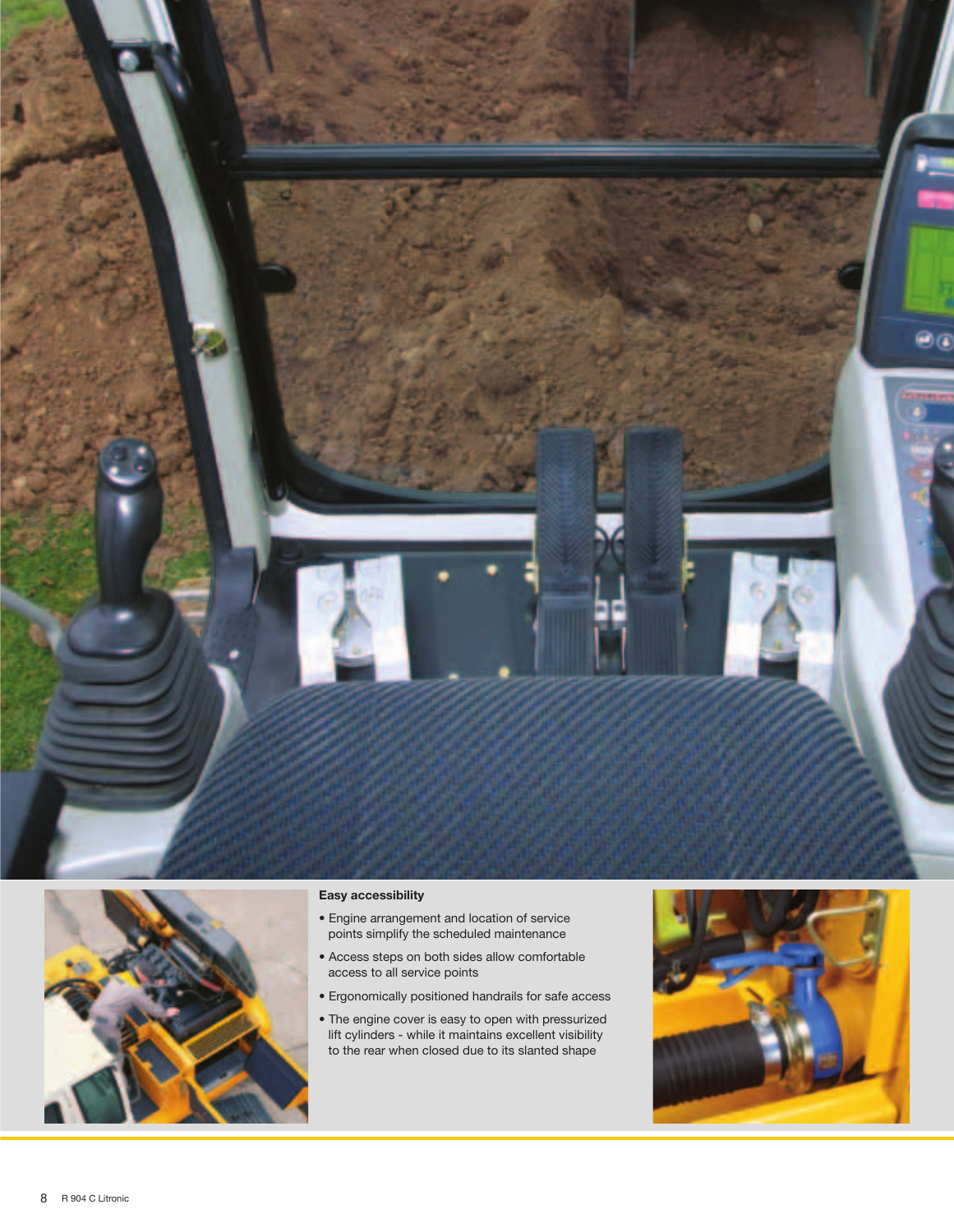

#### **Hydraulic reservoir stop valve**

- Oil flow to the hydraulic system can be shut off by simply turning the valve
- No drainage of fluid is necessary for service or repair work on the hydraulic system

### **Comfort**

The operator will find the generous, state-of-the-art operator station of the R 904 C to be an ergonomically designed work place with outstanding visibility over the entire working area. The automatic climate control and the simple operation of the machine provide for an effective and relaxed working environment. The easy accessibility to all service points in the upper allows accomplishing maintenance work quickly and conveniently.

### **Comfortable workplace**

| <b>Operator station</b>      | The large windows provide excellent visibility to<br>both the work area and machine surroundings.<br>A large roof window and the unobstructed, all-<br>around view contribute to the open-space feeling. |
|------------------------------|----------------------------------------------------------------------------------------------------------------------------------------------------------------------------------------------------------|
| <b>Comfortable operation</b> | Design and layout of the seat, console, machine<br>controls and display are all ergonomically coordi-<br>nated.                                                                                          |
| Standard climate control     | The cab is kept comfortable with automatic tem-<br>perature control, electrically actuated ventilation<br>valves and a re-heat function that de-humidifies<br>the cab within seconds.                    |
| Generous storage<br>options  | Open and lockable storage space both beside and<br>behind the operator provide for plenty of storage.                                                                                                    |

### **Standard maintenance advantage**

| <b>Easy accessibility</b>                       | All service points are easily accesible and the<br>R 904 C features a central lubrication point as<br>standard equipment. The daily preventive mainte-<br>nance can be completed in a short period of time. |  |
|-------------------------------------------------|-------------------------------------------------------------------------------------------------------------------------------------------------------------------------------------------------------------|--|
| <b>Fewer fuel stops</b>                         | The high-capacity fuel tank allows a two-shift op-<br>eration without refueling - even under severe job<br>conditions.                                                                                      |  |
| <b>Maintenance friendly</b><br>track components | Top rollers, track rollers and track pins are lifetime<br>lubricated, while the grease cylinder of the idler<br>tensioner is sealed against dirt.                                                           |  |

### **Effective modes for top performance**

| 4 Modes           | Four selectable working modes ensure effective<br>and efficient operation. |  |  |
|-------------------|----------------------------------------------------------------------------|--|--|
| Eco-Mode          | For high output with large fuel savings.                                   |  |  |
| <b>Power-Mode</b> | For heavy-duty digging-and loading performance<br>under severe conditions. |  |  |
| Lift-Mode         | For precise handling of heavy loads.                                       |  |  |
| Fine-Mode         | For fine control at precision work.                                        |  |  |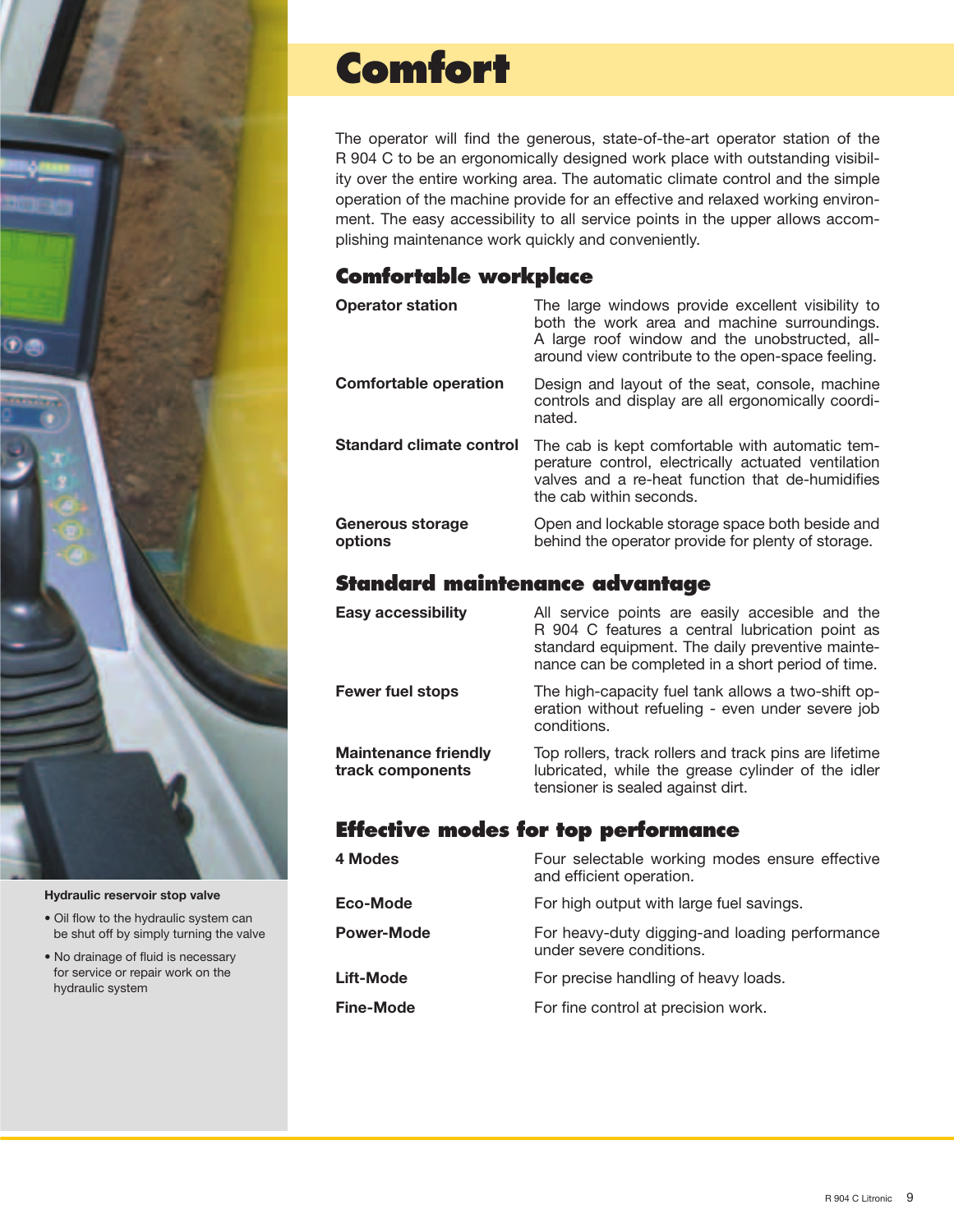



#### **Hydrostatic fan drive**

- Thermostically regulated fan speed maintains optimum engine oil and coolant temperatures
- Accelerated warm-up period
- Assurance of consistant viscosity due to constant temperature
- Increased longevity of drive components
- Fan uses only the power needed to maintain optimum cooling - reducing fuel comsumption

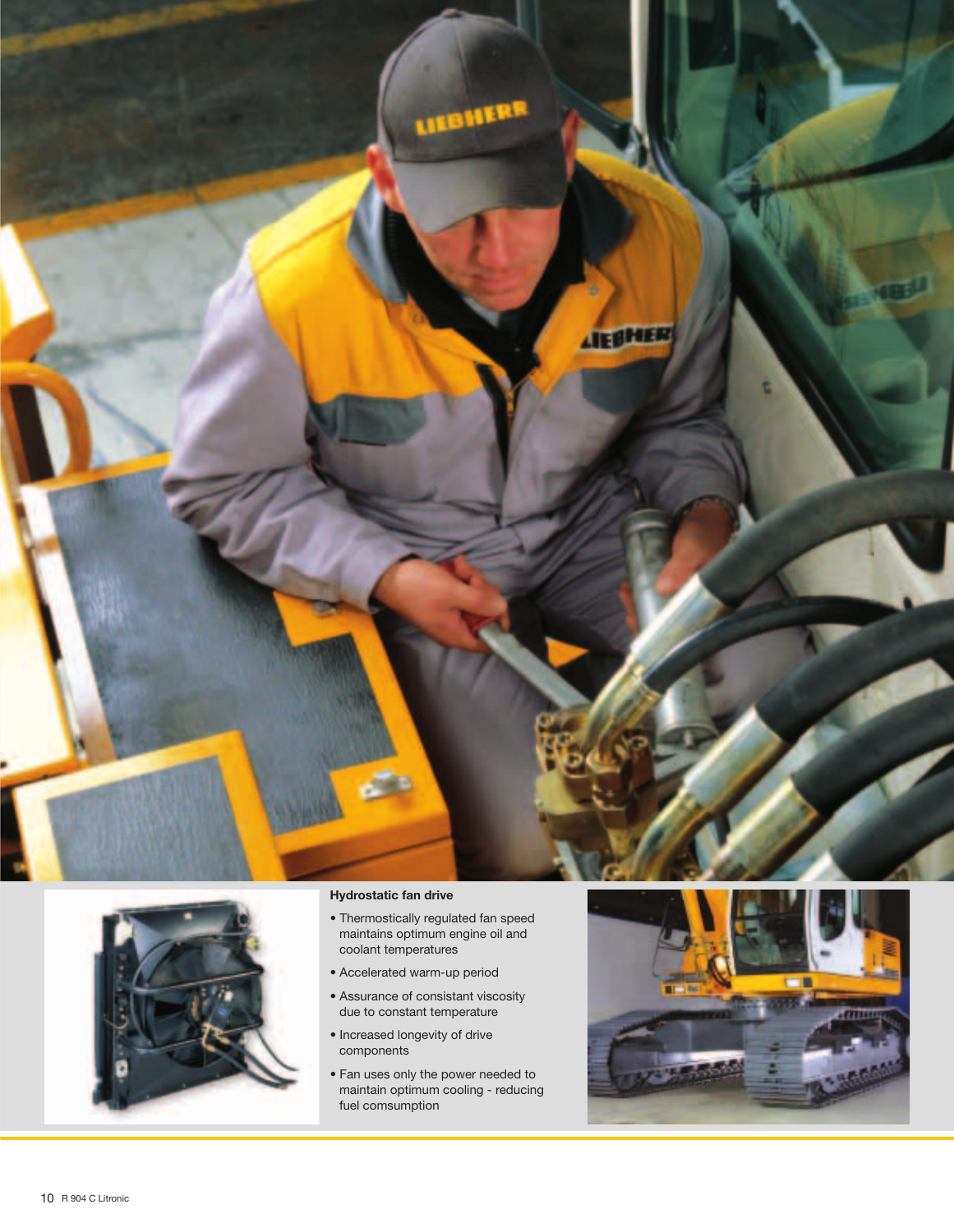

**Heavy-duty undercarriage**

The combination of high-tensile strength steel plates and steel castings to minimize tension

### **Economy**

The compact design of the upper as well as the heavy-duty undercarriage with the variety of attachments and the optional modular quick-coupler system make the R 904 C a multi-purpose tool carrier – ideally suited for many applications.

### **Top technology for maximum profitability**

**Minimum lubrication effort**

**Automatic low idle speed**

**Electronic engine speed sensing control**

**Quick spare parts supply**

**Professional help on-call**

**packages**

**Extensive service** 

Daily preventive maintenance can be accomplished quickly and easily with the standard equipment central lubrication point and service points that are easily accessable.

This function automatically reduces engine speed when no attachments or travel functions are activated - reducing fuel consumption and exhaust emissions.

This regulating system ensures an efficient conversion of the engine output in hydraulic performance - ensuring better utilization of engine power. The result: higher digging forces, shorter cycle times and lower fuel consumption.

**Liebherr Tool Control** This option allows the operator to store up to 10 combinations of pressure and hydraulic flow settings for different tools. Selection of the settings is done with the push of a button after the tool change.

### **Outstanding parts availability**

Emergency parts orders are shippable within 24 hours.

Liebherr's customer service is accessible on a 24/7 basis. Qualified professionals are available around the clock in order to respond to questions from parts supplies to repair advice.

Custom-tailored service packages guarantee service with individually focused, technical and logistical attention. Liebherr provides solutions with components from the remanufactured repair or rebuild programs for every requirement – manufactured to maintain genuine quality.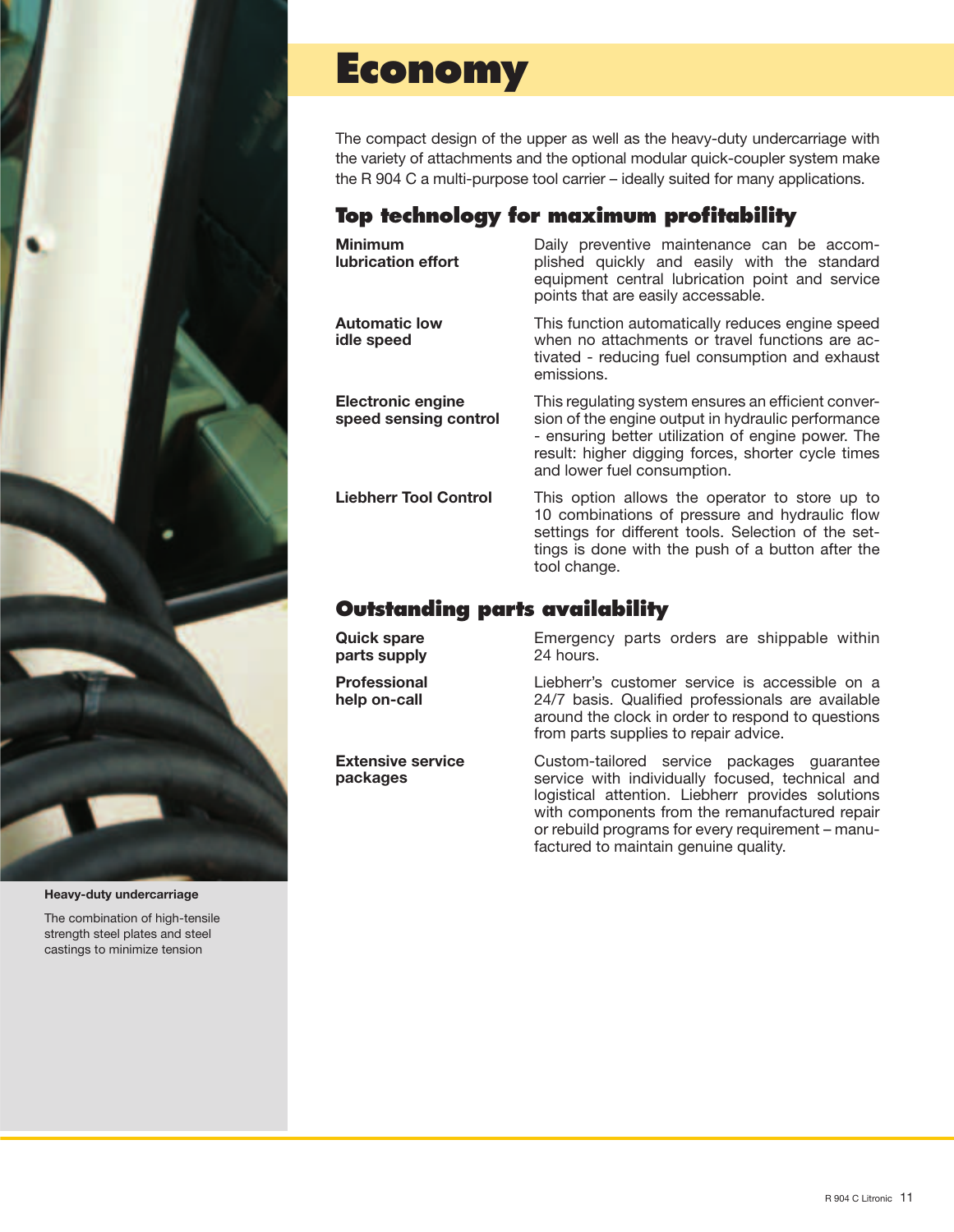## **Technical Data**



|                                                  | Rating per ISO 9249 __________ 135 hp (99 kW) at 2000 RPM<br>Model __________________________________Liebherr D 924 TI-E |
|--------------------------------------------------|--------------------------------------------------------------------------------------------------------------------------|
|                                                  |                                                                                                                          |
| Bore/Stroke __________________ 4.8/5.8 in        |                                                                                                                          |
| Displacement ____________ 402 cu in              |                                                                                                                          |
|                                                  |                                                                                                                          |
| Engine operation ________________4-stroke diesel |                                                                                                                          |
|                                                  | direct injection                                                                                                         |
|                                                  | turbo-charged                                                                                                            |
|                                                  | after-cooled                                                                                                             |
|                                                  | reduced emissions                                                                                                        |
|                                                  | Cooling system ______________ water-cooled and integrated motor oil cooler                                               |
|                                                  | Air cleaner _________________________dry-type air cleaner with pre-cleaner, primary and                                  |
|                                                  | safety elements                                                                                                          |
|                                                  |                                                                                                                          |
|                                                  |                                                                                                                          |
| Electrical system                                |                                                                                                                          |
|                                                  |                                                                                                                          |
|                                                  |                                                                                                                          |
|                                                  |                                                                                                                          |

#### ⊠ **Hydraulic System**

|                                           | Hydraulic pump _______________Liebherr, variable displacement, swashplate<br>pump                                                                                                                                          |
|-------------------------------------------|----------------------------------------------------------------------------------------------------------------------------------------------------------------------------------------------------------------------------|
| Max. flow ________________________87 gpm  |                                                                                                                                                                                                                            |
| Max. hydr. pressure ________ 5,076 PSI    |                                                                                                                                                                                                                            |
| Hydraulic pump                            |                                                                                                                                                                                                                            |
|                                           | regulation and control ________ Liebherr-Synchron-Comfort-system (LSC) with<br>electronic engine speed sensing regulation, pres-<br>sure and flow compensation, load sensing and<br>torque controlled swing drive priority |
| Hydraulic tank capacity _______ 46 gal    |                                                                                                                                                                                                                            |
| Hydraulic system capacity ___ max. 87 gal |                                                                                                                                                                                                                            |
|                                           | Filtration ___________________________________one main return filter with integrated partial micro<br>filtration (5 µm)                                                                                                    |
|                                           | Cooling system _________________ compact cooler, consisting of a water cooler,<br>sandwiched with hydraulic oil cooler and after-<br>cooler cores and hydrostatically driven fan                                           |
| $\n  Models\n  ________\n  ________$      | can also be adjusted by the operator to adjust<br>engine and hydraulic performance to match job<br>conditions (Note: All modes provide full max.<br>power)                                                                 |
|                                           | mental conditions                                                                                                                                                                                                          |
|                                           |                                                                                                                                                                                                                            |
|                                           | _ for precise lifting tasks                                                                                                                                                                                                |
|                                           |                                                                                                                                                                                                                            |
|                                           |                                                                                                                                                                                                                            |
|                                           | tion for further increased feathering. Applies to all<br>modes and all control functions                                                                                                                                   |
|                                           | RPM adjustment ________________ stepless adjustment of engine output via rpm                                                                                                                                               |
|                                           | Liebherr Tool Control _________ ten preadjustable pump flows and pressures for<br>add on tools                                                                                                                             |



| Power distribution          | via control valve with integrated safety valves,<br>simultaneous and independent operation of travel<br>drive, swing drive and all attachment functions |
|-----------------------------|---------------------------------------------------------------------------------------------------------------------------------------------------------|
| Control type                |                                                                                                                                                         |
|                             | Attachment and swing <sub>__</sub> proportional via joystick levers                                                                                     |
| Travel                      | _proportional via foot pedal                                                                                                                            |
| <b>Additional functions</b> | via switch and/or proportional foot pedals                                                                                                              |



### **Swing Drive**

| <b>Drive</b>   | Liebherr swashplate motor with torque control  |
|----------------|------------------------------------------------|
|                | and integrated brake valve                     |
| Transmission   | Liebherr compact planetary reduction gear      |
| Swing ring     | Liebherr sealed single race ball bearing swing |
|                | ring, internal teeth                           |
| Swing speed _  | $0 - 9.0$ RPM                                  |
| Swing torque_  | 33.957 lb ft                                   |
| Holding brake  | wet discs (spring applied - pressure released) |
| Option _______ | pedal controlled positioning brake             |
|                |                                                |

### **Operator's Cab**

| Cab                   | resiliently mounted, sound insulated, tinted<br>windows, front window stores overhead, door                                                                                                                                                                       |
|-----------------------|-------------------------------------------------------------------------------------------------------------------------------------------------------------------------------------------------------------------------------------------------------------------|
| Operator's seat _____ | with sliding window<br>fully adjustable, shockabsorbing suspension,<br>adjustable to operator's weight and size, 6-way                                                                                                                                            |
| Joysticks ______      | adjustable Liebherr seat<br>integrated into adjustable consoles                                                                                                                                                                                                   |
| Monitoring __         | menu driven query of current operating condi-                                                                                                                                                                                                                     |
| Air conditioning _    | tions via the LCD display. Automatic monitoring,<br>display, warning (acoustical and optical signal)<br>and saving machine data, for example, engine<br>overheating, low engine oil pressure or low<br>hydraulic oil level<br>standard air conditioning, combined |
|                       | cooler/heater, additional dust filter in fresh<br>air/recirculated                                                                                                                                                                                                |
| Noise emission        |                                                                                                                                                                                                                                                                   |
| ISO 6396              | $-L_{DA}$ (inside cab) = 73 dB(A)                                                                                                                                                                                                                                 |
| 2000/14/EC__          | $L_{w4}$ (surround noise) = 100 dB(A)                                                                                                                                                                                                                             |



### Versions<br>
HD-SL \_ HD-SL \_\_\_\_\_\_\_\_\_\_\_\_\_\_\_\_\_\_\_\_\_heavy duty, gauge 6'7" or 7'5"<br>Drive \_\_\_\_\_\_\_\_\_\_\_\_\_\_\_\_\_\_\_\_\_\_\_\_\_\_\_Liebherr swash plate motors with integrated<br>Transmission \_\_\_\_\_\_\_\_\_\_\_\_\_\_\_\_\_\_\_\_\_\_Liebherr planetary reduction gears Travel speed **\_\_\_\_\_\_\_\_\_\_\_\_\_\_\_\_\_\_\_\_\_\_** HD-SL: low range – 1.6 mph high range – 3.2 mph Drawbar pull max. **\_\_\_\_\_\_\_\_\_\_\_\_\_\_\_\_** HD-SL: 52,603 lb Track components **\_\_\_\_\_\_\_\_\_\_\_\_\_\_** HD-SL: B 60, maintenance-free Track rollers/Carrier rollers **\_\_\_\_** HD-SL: 8/2 Tracks **\_\_\_\_\_\_\_\_\_\_\_\_\_\_\_\_\_\_\_\_\_\_\_\_\_\_\_\_\_\_** sealed and greased Track pads \_\_\_\_\_\_\_\_\_\_\_\_\_\_\_\_\_\_\_\_triple grouser<br>Digging locks \_\_\_\_\_\_\_\_\_\_\_\_\_\_\_\_\_ wet multi-disc \_ wet multi-discs (spring applied, pressure released) Brake valves **\_\_\_\_\_\_\_\_\_\_\_\_\_\_\_\_\_\_\_\_\_\_** integrated into travel motor



| Hydraulic cylinders _________ | Liebherr cylinders with special seal system.<br>Shock absorption |
|-------------------------------|------------------------------------------------------------------|
| Pivots _______                | sealed, low maintenance                                          |
| Lubrication _                 | via grease distributor and a grease nipple                       |
|                               | installed on the uppercarriage                                   |
| Bucket                        | standard equipped with 13.2 tons safety hook for<br>lifting      |
| Option _                      | hydr, or mechanical quick change adapter                         |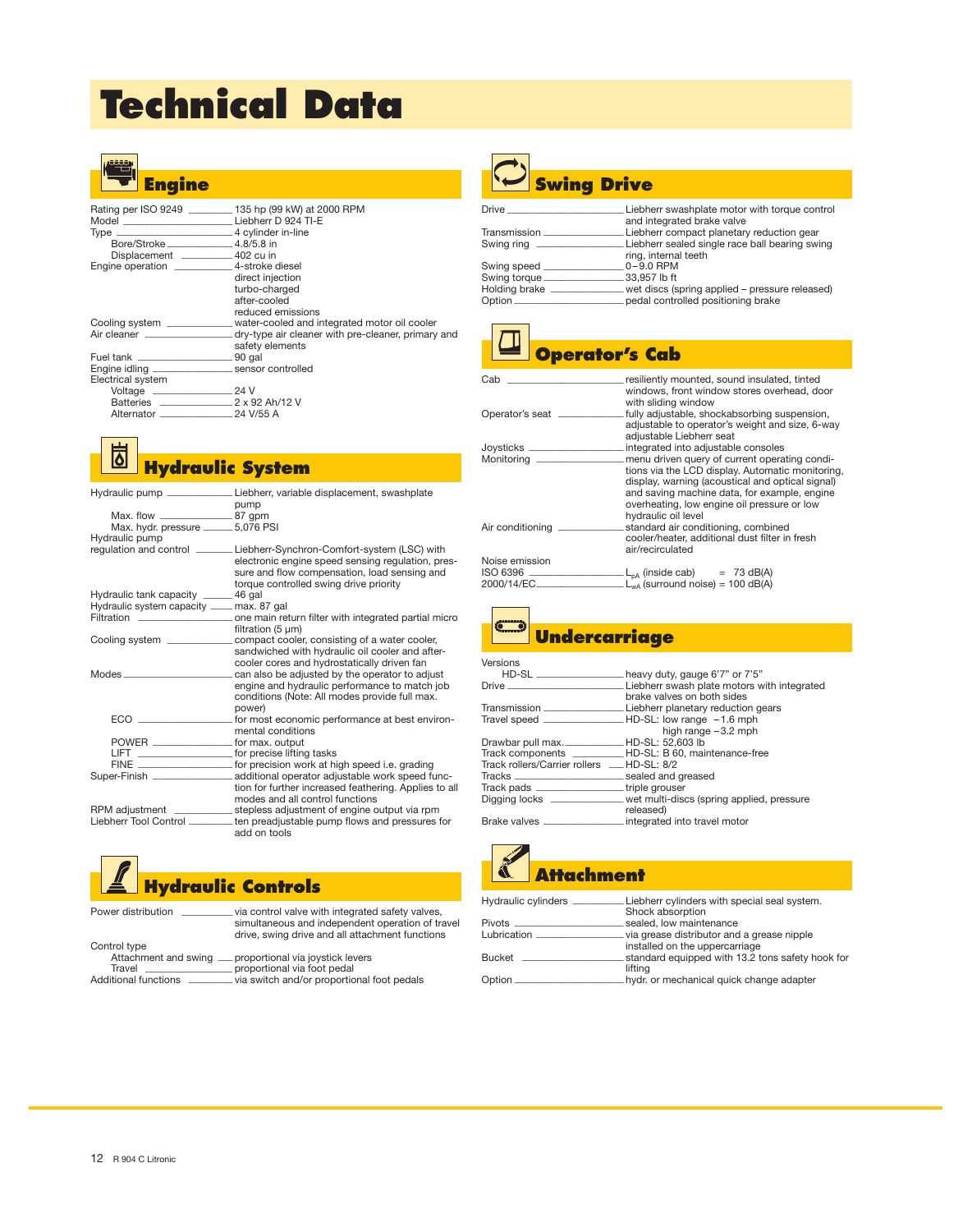## **Dimensions**



|   |                                 | <b>HD-SL 6'7"</b> ft in |            | <b>HD-SL 7'5" ft in</b> |           |
|---|---------------------------------|-------------------------|------------|-------------------------|-----------|
| A | Upper – overall width           |                         | 8'<br>3"   |                         | 3"<br>8'  |
| C | Basic machine - height overall  |                         | 1"<br>10'  |                         | 1"<br>10' |
| D | Tail reach                      |                         | 8'         |                         | 8'        |
| E | Tail swing                      |                         | 8'<br>1"   |                         | 1"<br>8'  |
| Н | Height - engine cover           |                         | $7'$ $7''$ |                         | $7'$ 7"   |
| K | Clearance under counterweight   |                         | 9"<br>3'   |                         | 9"<br>3'  |
|   | Center idler to center sprocket |                         | 4"<br>12'  |                         | 4"<br>12' |
| P | Track height                    |                         | 3'3''      |                         | 3'3''     |
| Q | Ground clearance                |                         | 1'<br>6"   |                         | 1'6''     |
| S | Track gauge                     |                         | $6'$ 7"    |                         | 4"<br>7'  |
| U | <b>Track length</b>             |                         | 14'11"     |                         | 14'11"    |
| N | Pad width                       | 24"                     | 30"        | 24"                     | 30"       |
| B | Track outside width             | 6"<br>8'                | 9'         | $9'$ 4"                 | 9'10"     |
| G | Undercarriage width overall     | 1"<br>9'                | 9'<br>1"   | 9'11"                   | 9'11"     |
| Z | Basic machine - length overall  |                         | 6"<br>15'  |                         | $15'$ 6"  |

|  | $E =$ Tail radius |
|--|-------------------|
|  |                   |

G = Width with removable catwalks

|        | <b>Gooseneck Boom 17'9"</b><br>with HD-SL-Undercarriage                                       |  |  |  |  |  |  |                                      |       |  |  |  |  |
|--------|-----------------------------------------------------------------------------------------------|--|--|--|--|--|--|--------------------------------------|-------|--|--|--|--|
|        | Stick length ft in 5' 7" 7'3" 8'10" 10'6" 13' 9"                                              |  |  |  |  |  |  |                                      |       |  |  |  |  |
|        |                                                                                               |  |  |  |  |  |  |                                      |       |  |  |  |  |
| $\vee$ | Rear of track to link/<br>lever pin for HD-SL 6'7" ft in 21' 2" 18'8" 17' 5" 16'1" 14'11"     |  |  |  |  |  |  |                                      |       |  |  |  |  |
|        | V   Rear of track to link/<br>lever pin for HD-SL 7'5" ft in 21' 2" 18'8" 17' 5" 16'1" 14'11" |  |  |  |  |  |  |                                      |       |  |  |  |  |
|        | W   Attachment height<br>folded                                                               |  |  |  |  |  |  | ft in 10' 4" 10' 10' 2" 10'6" 11' 6" |       |  |  |  |  |
|        | Complete machine<br>length overall                                                            |  |  |  |  |  |  | ft in 29'10" 29'6" 29' 6" 29'6"      | - 29' |  |  |  |  |

|        | <b>Gooseneck Boom 18'8"</b><br>with HD-SL-Undercarriage     |       |        |                                   |     |    |     |    |        |  |  |  |  |  |
|--------|-------------------------------------------------------------|-------|--------|-----------------------------------|-----|----|-----|----|--------|--|--|--|--|--|
|        | Stick length                                                | ft in | 5'7''  | 7'3" 8'10" 10' 6" 13' 9"          |     |    |     |    |        |  |  |  |  |  |
| V      | Rear of track to link<br>lever pin for HD-SL 6'7" ft in 23' |       |        | 20'8" 19' 6" 18' 6" 17' 3"        |     |    |     |    |        |  |  |  |  |  |
| $\vee$ | Rear of track to link<br>lever pin for HD-SL 7'5" ft in 23' |       |        | 20'8" 19' 6" 18' 6" 17' 3"        |     |    |     |    |        |  |  |  |  |  |
|        | W   Attachment height<br>folded                             | ft in | 9'6''  | $9'2''$ $9'6''$ $9'10''$ $12'4''$ |     |    |     |    |        |  |  |  |  |  |
| X      | Complete machine<br>length overall                          | ft in | 31'2'' | 30'6"                             | 30' | 8" | 30' | 6" | 29'10" |  |  |  |  |  |

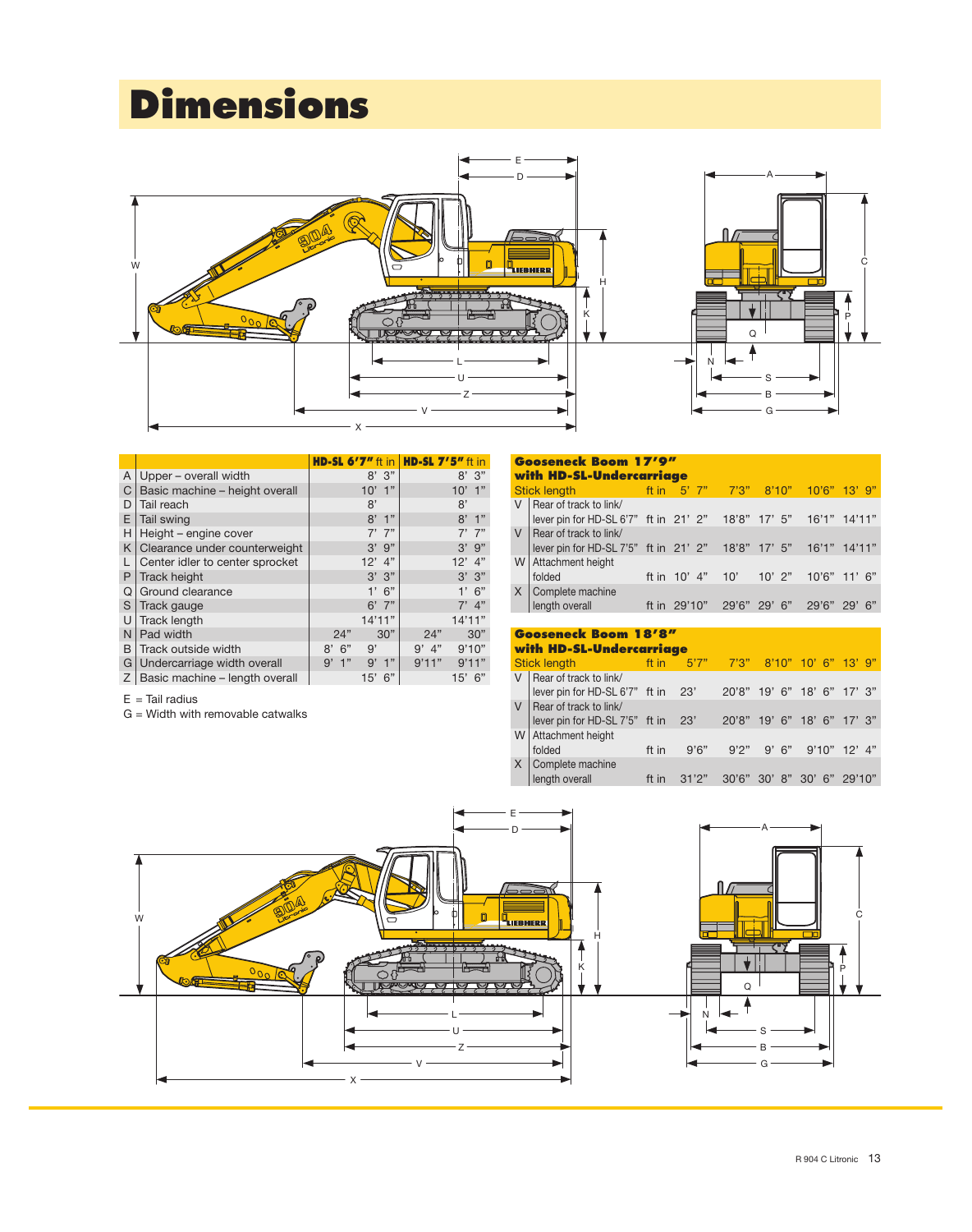# **Backhoe Attachment**

**with Gooseneck Boom 17'9"**



| <b>Digging Envelope</b><br>with Quick Change Adapter |       | 1     | 2              |                      |                                |          |
|------------------------------------------------------|-------|-------|----------------|----------------------|--------------------------------|----------|
| <b>Stick lengths</b>                                 | ft in |       |                |                      | 5'7" 7' 3" 8'10" 10' 6" 13' 9" |          |
| Max. digging depth                                   | ft in | 17'9" | $19'$ 4" $21'$ |                      | $22'$ $8"$                     | 25'11"   |
| Max. reach at ground level ft in                     |       | 28'5" |                |                      | 30' 2" 31' 8" 33' 4" 36' 7"    |          |
| Max. dump height                                     | ft in | 20'2" | 21'10"         | 22'10" 23'11"        |                                | $26'$ 1" |
| Max. teeth height                                    | ft in | 30'   |                | 31' 8" 32'10" 33'11" |                                | 36'1"    |

| <b>Digging Forces</b><br>without Quick Change Adapter 1 |  |  | 2 |  |                                                                                |  |  |  |  |  |  |
|---------------------------------------------------------|--|--|---|--|--------------------------------------------------------------------------------|--|--|--|--|--|--|
|                                                         |  |  |   |  |                                                                                |  |  |  |  |  |  |
| Digging force ISO                                       |  |  |   |  | lb 25,627 21,806 19,108 16,860 13,713                                          |  |  |  |  |  |  |
| Breakout force ISO                                      |  |  |   |  | lb 31,697 31,697 31,697 31,697 31,697                                          |  |  |  |  |  |  |
| <b>with Quick Change Adapter</b>                        |  |  |   |  |                                                                                |  |  |  |  |  |  |
| Digging force ISO                                       |  |  |   |  | lb 23,829 20,457 17,984 15,961 13,038<br>lb 26,302 26,302 26,302 26,302 26,302 |  |  |  |  |  |  |
| <b>Breakout force ISO</b>                               |  |  |   |  |                                                                                |  |  |  |  |  |  |
| Max. breakout force with ripper bucket<br>35,518 lb     |  |  |   |  |                                                                                |  |  |  |  |  |  |

### **Operating Weight and Ground Pressure**

Operating weight includes basic machine with gooseneck boom 17'9", stick 7'3", quick change adapter 48 and bucket 1.3 yd3.

| Undercarriage   | <b>HD-SL 6'7"</b> |        | <b>HD-SL 7'5"</b> |        |  |
|-----------------|-------------------|--------|-------------------|--------|--|
| Pad width       | in $ 24"$         | 30"    | 24"               | 30"    |  |
| Weight          | $Ib$ 46,704       | 47.619 | 46.914            | 47.828 |  |
| Ground pressure | PSI 6.30          | 5.10   | 6.30              | 5.10   |  |

|     |                                                                                                                                                         |          |                                                        | with Quick Change Adapter |                                     |       |       |       |
|-----|---------------------------------------------------------------------------------------------------------------------------------------------------------|----------|--------------------------------------------------------|---------------------------|-------------------------------------|-------|-------|-------|
|     | 33"                                                                                                                                                     | 41"      | 49"                                                    | 55"                       | 41"                                 | 41"   | 49"   | 49"   |
| .46 | .72                                                                                                                                                     | .91      | 1.18                                                   | 1.37                      | .91                                 | 1.05  | 1.18  | 1.30  |
|     | 2.750                                                                                                                                                   | 2.750    | 2.750                                                  | 2.750                     | 2.750                               | 2.750 | 2.750 | 2,750 |
|     | 1.168                                                                                                                                                   | 1.312    | 1.510                                                  | 1.609                     | 1.356                               | 1.411 | 1.543 | 1.576 |
|     |                                                                                                                                                         |          |                                                        |                           |                                     |       |       |       |
|     | 10'6"                                                                                                                                                   | 8'10"    | $7'$ 3"                                                | 5'7''                     | 8'10"                               | 7'3'' | 7'3'' | 5'7'' |
|     | 13'9"                                                                                                                                                   | $10'$ 6" | 8'10"                                                  | 7'3''                     | 8'10"                               | 8'10" | 7'3'' | 7'3'' |
|     | $\ln  24"1\rangle$<br>$\mathsf{v} \mathsf{d}^3 \mathsf{l}$<br>$lb$ /yd <sup>3</sup>   2,750<br>$I\vert b \vert 1,543$<br>ft in $13'9"$<br>ft in $13'9"$ |          | Max. stick length for machine stability per ISO 10567: |                           | <b>without Quick Change Adapter</b> |       |       |       |

1) Ripper bucket with teeth size Z 16 P

2) Bucket with Liebherr teeth Z 13 (for applications up to surface class 5, heavy soils)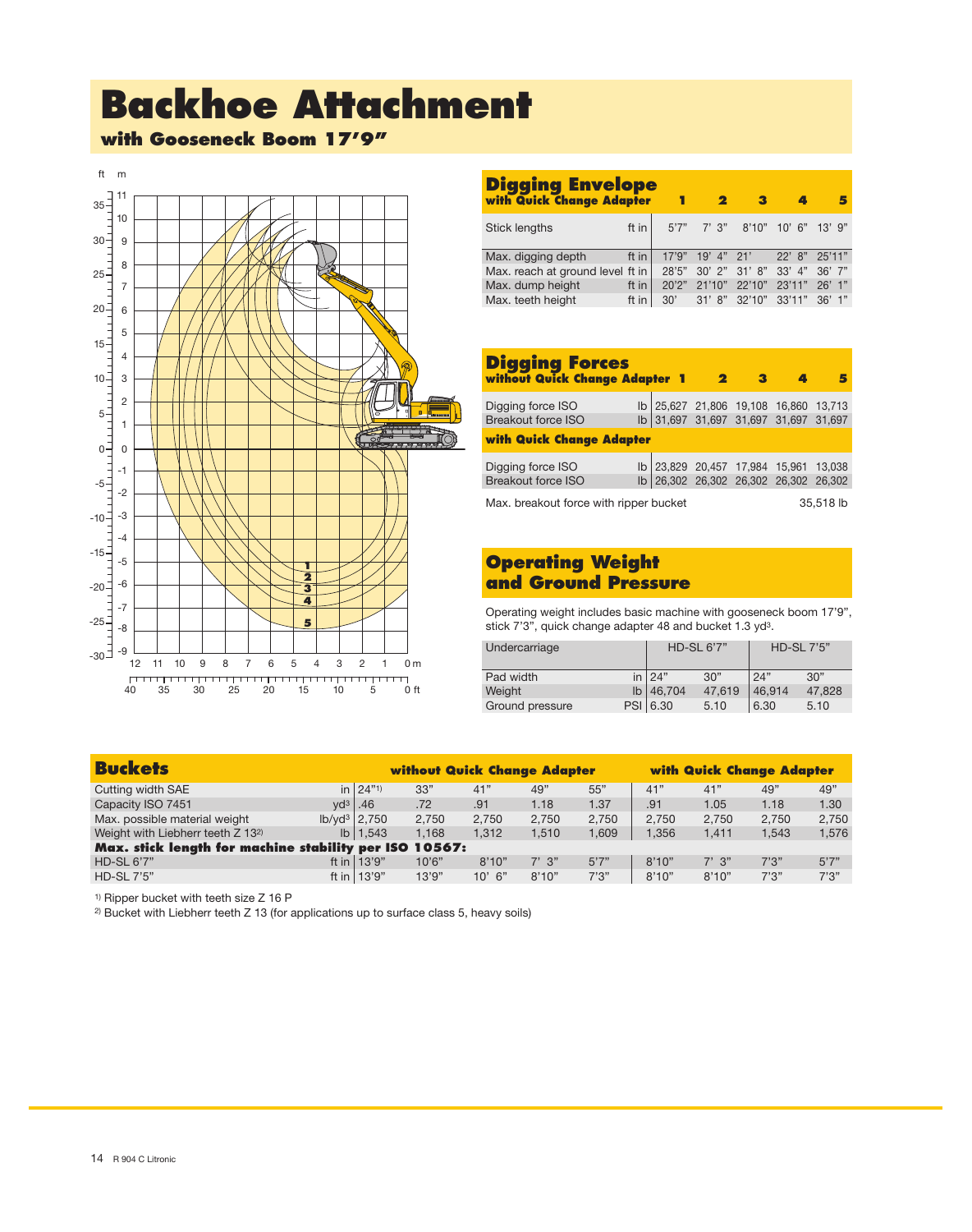# **Lift Capacities**

**with Gooseneck Boom 17'9"**

### **Stick 7'3"**

| <b>Height</b><br>(f <sub>t</sub> ) | Under-<br>carriage                     | 10                                                      | 15                                   | Radius of load from centerline of machine (ft)<br>20 | 25                               | 30 |
|------------------------------------|----------------------------------------|---------------------------------------------------------|--------------------------------------|------------------------------------------------------|----------------------------------|----|
| 30                                 | <b>HD-SL 6'7"</b><br><b>HD-SL 7'5"</b> |                                                         |                                      |                                                      |                                  |    |
| 25                                 | HD-SL 6'7"<br><b>HD-SL 7'5"</b>        |                                                         |                                      |                                                      |                                  |    |
| 20                                 | HD-SL 6'7"<br><b>HD-SL 7'5"</b>        |                                                         |                                      | 8,375<br>(8,816x)<br>8,816x (8,816x)                 |                                  |    |
| 15                                 | <b>HD-SL 6'7"</b><br><b>HD-SL 7'5"</b> |                                                         | 10,579 (10,579x)<br>10,579 (10,579x) | 8,155<br>(9,477x)<br>9,257<br>(9,477x)               |                                  |    |
| <b>10</b>                          | HD-SL 6'7"<br><b>HD-SL 7'5"</b>        | 14,676x (14,767x)<br>14,676x (14,767x)                  | 11,461 (14,326x)<br>13,224 (14,326x) | 7,494<br>(11,240x)<br>8,596<br>(11,240x)             | 5,290 (9,698x)<br>6,171 (9,698x) |    |
| 5                                  | HD-SL 6'7"<br>HD-SL 7'5"               |                                                         | 10,579 (17,852x)<br>12,122 (17,852x) | 7,053<br>(12,783x)<br>8,155<br>(12,783x)             | 5,069 (10,359)<br>5,951 (10,359) |    |
| $\bullet$                          | HD-SL 6'7"<br><b>HD-SL 7'5"</b>        | 11,681x (11,681x)<br>11,681x (11,681x) 11,681 (19,836x) | 9,918 (19,836x)                      | 6,832<br>(14, 106x)<br>7,714<br>(14, 106x)           | 4,849 (10,138)<br>5,730 (10,359  |    |
| 5                                  | HD-SL 6'7"<br><b>HD-SL 7'5"</b>        | 18,514 (20,277x)<br>20,277x (20,277x)                   | 9,918 (20,056x)<br>11,461 (20,056x)  | 6,612<br>(14, 106x)<br>7,714<br>(14, 106x)           |                                  |    |
| - 10                               | <b>HD-SL 6'7"</b><br><b>HD-SL 7'5"</b> | 18,954 (27,550x)<br>22,481 (27,550x)                    | 9,918 (18,734x)<br>11,681 (18,734x)  | 6,612<br>(13,665x)<br>7,714<br>(13,665x)             |                                  |    |
| - 15                               | HD-SL 6'7"<br><b>HD-SL 7'5"</b>        | 19,616 (21,379x)<br>21,379x (21,379x)                   | 10,579 (14,546x)<br>12,122 (14,546x) |                                                      |                                  |    |
| $-20$                              | <b>HD-SL 6'7"</b><br><b>HD-SL 7'5"</b> |                                                         |                                      |                                                      |                                  |    |

|                                    | ICK O                                  |                                                       |                                                                                                 |                                                      |                                    |    |
|------------------------------------|----------------------------------------|-------------------------------------------------------|-------------------------------------------------------------------------------------------------|------------------------------------------------------|------------------------------------|----|
| <b>Height</b><br>(f <sup>H</sup> ) | Under-<br>carriage                     | 10                                                    | 15                                                                                              | Radius of load from centerline of machine (ft)<br>20 | 25                                 | 30 |
| 30                                 | HD-SL 6'7"<br><b>HD-SL 7'5"</b>        |                                                       |                                                                                                 |                                                      |                                    |    |
| 25                                 | HD-SL 6'7"<br>HD-SL 7'5"               |                                                       |                                                                                                 | 4,628x (4,628x)<br>4,628x (4,628x)                   |                                    |    |
| 20                                 | <b>HD-SL 6'7"</b><br><b>HD-SL 7'5"</b> |                                                       |                                                                                                 | 7,714x (7,714x)<br>7,714x (7,714x)                   |                                    |    |
| 15                                 | <b>HD-SL 6'7"</b><br>HD-SL 7'5"        |                                                       |                                                                                                 | 8,155 (8,596x)<br>8,596x (8,596x)                    | 5,510 (7,494x)<br>6,392 (7,494x)   |    |
| <b>10</b>                          | <b>HD-SL 6'7"</b><br><b>HD-SL 7'5"</b> |                                                       | 20,277x (20,277x) 11,902 (12,783x) 7,714 (10,359x)<br>20,277x (20,277x) 12,783x (12,783x) 8,816 | (10,359x)                                            | 5,289 (9,257x)<br>6,171 (9,257x)   |    |
| 5                                  | HD-SL 6'7"<br>HD-SL 7'5"               |                                                       | 10,138x (10,138x) 10,800 (16,750x) 7,053 (12,122x)<br>10,138x (10,138x) 12,342 (16,750x) 8,155  | (12, 122x)                                           | 5,069 (10,138x)<br>5,951 (10,138x) |    |
| $\bullet$                          | HD-SL 6'7"<br><b>HD-SL 7'5"</b>        | 12,563x (12,563x)   9,918<br>12,563x (12,563x) 11,681 | $(19, 175x)$ 6,612<br>$(19, 175x)$ 7,714                                                        | (13,665x)<br>(13,665x)                               | 4,849 (10,138)<br>5,730 (10,138)   |    |
| 5                                  | HD-SL 6'7"<br><b>HD-SL 7'5"</b>        | 18,293 (18,293x) 9,698<br>18,293x (18,293x) 11,461    | $(20,056x)$ 6,392<br>$(20,056x)$ 7,494                                                          | (14, 106)<br>(14, 106)                               | 4,849 (10,138)<br>5,510 (10,138)   |    |
| - 10                               | <b>HD-SL 6'7"</b><br><b>HD-SL 7'5"</b> | 18,514 (26,448x) 9,698<br>22,260 (26,448x) 11,461     | $(19,395x)$ 7,494                                                                               | $(19,395x)$ 6.612 $(13,885x)$<br>(13,885x)           |                                    |    |
| - 15                               | HD-SL 6'7"<br><b>HD-SL 7'5"</b>        | 19,175 (24,244x) 10,138<br>22,922 (24,244x) 11,902    | (16,310x)<br>(16,310x)                                                                          |                                                      |                                    |    |
| - 20                               | HD-SL 6'7"<br><b>HD-SL 7'5"</b>        |                                                       |                                                                                                 |                                                      |                                    |    |

**Stick 8'10 All** 

|                   | <b>Stick 10'6"</b>                     |    |    |                                                                                                                                                      |                                                                        |                                    |                   | <b>Stick 13'9"</b>                     |                                                                                                                                                                                           |    |                                                                                                                   |                                    |                                   |
|-------------------|----------------------------------------|----|----|------------------------------------------------------------------------------------------------------------------------------------------------------|------------------------------------------------------------------------|------------------------------------|-------------------|----------------------------------------|-------------------------------------------------------------------------------------------------------------------------------------------------------------------------------------------|----|-------------------------------------------------------------------------------------------------------------------|------------------------------------|-----------------------------------|
| <b>Height</b>     | Under-                                 |    |    | Radius of load from centerline of machine (ft)                                                                                                       |                                                                        |                                    |                   | <b>Height Under-</b>                   |                                                                                                                                                                                           |    | Radius of load from centerline of machine (ft)                                                                    |                                    |                                   |
| (f <sub>f</sub> ) | carriage                               | 10 | 15 | 20                                                                                                                                                   | 25                                                                     | 30                                 | (f <sup>†</sup> ) | carriage                               | 10                                                                                                                                                                                        | 15 | 20                                                                                                                | 25                                 | 30                                |
| 30                | HD-SL 6'7"<br><b>HD-SL 7'5"</b>        |    |    |                                                                                                                                                      |                                                                        |                                    | 30                | HD-SL 6'7"<br><b>HD-SL 7'5"</b>        |                                                                                                                                                                                           |    |                                                                                                                   |                                    |                                   |
| 25                | <b>HD-SL 6'7"</b><br><b>HD-SL 7'5"</b> |    |    | 6,612x (6,612x)<br>6,612x (6,612x)                                                                                                                   |                                                                        |                                    | 25                | <b>HD-SL 6'7"</b><br>HD-SL 7'5"        |                                                                                                                                                                                           |    |                                                                                                                   | 4,188x (4,188x)<br>4,188x (4,188x) |                                   |
| 20                | HD-SL 6'7"<br><b>HD-SL 7'5"</b>        |    |    |                                                                                                                                                      | 6,612x (6,612x)   5,069x (5,069x)<br>6,612x (6,612x)   5,069x (5,069x) |                                    | 20                | HD-SL 6'7"<br><b>HD-SL 7'5"</b>        |                                                                                                                                                                                           |    |                                                                                                                   | 5,510x (5,510x)<br>5,510x (5,510x) |                                   |
| 15                | HD-SL 6'7"<br>HD-SL 7'5"               |    |    |                                                                                                                                                      | 7,494x (7,494x) 5,730 (7,494x)<br>7,494x (7,494x) 6,392 (7,494x)       |                                    | 15                | HD-SL 6'7"<br>HD-SL 7'5"               |                                                                                                                                                                                           |    |                                                                                                                   | 5,951 (5,951x)<br>5,951x (5,951x)  | 4,188 (4,408x)<br>4,408x (4,408x) |
| 10                | HD-SL 6'7"<br><b>HD-SL 7'5"</b>        |    |    | 16,089x (16,089x)   11,240x (11,240x)   7,714 (9,257x)   5,290 (8,375x)<br>16,089x (16,089x)   11,240x (11,240x)   8,816 ( 9,257x)   6,171 ( 8,375x) |                                                                        |                                    | <b>10</b>         | HD-SL 6'7"<br>HD-SL 7'5"               |                                                                                                                                                                                           |    | 7,273x (7,273x)<br>7,273x (7,273x)                                                                                | 5,510 (7,053x)<br>6,392 (7,053x)   | 3,967 (5,510x)<br>4,628 (5,510x)  |
| 5                 | HD-SL 6'7"<br><b>HD-SL 7'5"</b>        |    |    | 15,428x (15,428x) 11,020 (15,208x) 7,273 (11,240x) 5,069 (9,477x)<br>15,428x (15,428x) 12,563 (15,208x) 8,375 (11,240x) 5,951 (9,477x)               |                                                                        | 2,865x (2,865x)<br>2,865x (2,865x) | 5                 | HD-SL 6'7"<br><b>HD-SL 7'5"</b>        |                                                                                                                                                                                           |    | 19,616x (19,616x) 11,461 (12,342x) 7,494 (9,477x)<br>19,616x (19,616x) 12,342x (12,342x) 8,596 (9,477x)           | 5,069 (8,155x)<br>5,951 (8,155x)   | 3,747 (6,612x)<br>4,408 (6,612x)  |
| $\bullet$         | <b>HD-SL 6'7"</b><br><b>HD-SL 7'5"</b> |    |    | 13,224x (13,224x) 10,138 (18,293x) 6,612 (13,004x) 4,849 (10,138)<br>13,224x (13,224x)   11,681 (18,293x)   7,714 (13,004x)   5,510 (10,138)         |                                                                        |                                    | $\bullet$         | HD-SL 6'7"<br>HD-SL 7'5"               | 16,089x (16,089x) 10,359 (16,310x) 6,832 (11,681x)                                                                                                                                        |    | 16,089x (16,089x)   12,122 (16,310x)   7,934 (11,681x)                                                            | 4,849 (9,477x)<br>5,510 (9,477x)   | 3,526 (7,053x)<br>4,188 (7,053x)  |
|                   | HD-SL 6'7"<br><b>HD-SL 7'5"</b>        |    |    | 16,971x (16,971x)   9,698 (19,836x)   6,392 (13,885)   4,628 ( 9,918)<br>16,971x (16,971x) 11,240 (19,836x) 7,494 (14,106) 5,510 (9,918)             |                                                                        |                                    | 5<br>$\equiv$     | <b>HD-SL 6'7"</b><br><b>HD-SL 7'5"</b> |                                                                                                                                                                                           |    | 15,869x (15,869x)   9,698 (18,734x)   6,392 (13,224x)  <br>15,869x (15,869x)   11,240 (18,734x)   7,494 (13,224x) | 4,628 (9,918)<br>5,290 (9,918)     | 3,526 (5,730x)<br>3,967 (5,730x)  |
| - 10              | HD-SL 6'7"<br><b>HD-SL 7'5"</b>        |    |    | 18,073 (23,142x) 9,698 (19,616x) 6,392 (13,885) 4,628 (6,832x)<br>21,820 (23,142x) 11,240 (19,616x) 7,494 (13,885) 5,510 (6,832x)                    |                                                                        |                                    | -10               | HD-SL 6'7"<br>HD-SL 7'5"               | $\begin{vmatrix} 17,632 & (19,395x) & 9,257 & (19,616x) & 6,171 & (13,665) \end{vmatrix}$                                                                                                 |    | 19,395x (19,395x) 11,020 (19,616x) 7,273 (13,665)                                                                 | 4,408 (9,698)<br>5,290 (9,698)     |                                   |
| $-15$             | HD-SL 6'7"<br>HD-SL 7'5"               |    |    | 18,734 (26,448x) 9,918 (17,632x) 6,612 (12,342x)<br>22,481 (26,448x) 11,461 (17,632x) 7,714 (12,342x)                                                |                                                                        |                                    | $-15$             | HD-SL 6'7"<br>HD-SL 7'5"               | $\begin{vmatrix} 17,852 & (25,346x) & 9,477 & (18,954x) & 6,171 & (13,665x) \end{vmatrix}$<br>$\begin{bmatrix} 21,599 & (25,346x) & 11,020 & (18,954x) & 7,273 & (13,665x) \end{bmatrix}$ |    |                                                                                                                   | 4,628 (6,832x)<br>5,290 (6,832x)   |                                   |
| $-20$             | HD-SL 6'7"<br>HD-SL 7'5"               |    |    |                                                                                                                                                      |                                                                        |                                    | $-20$             | HD-SL 6'7"<br><b>HD-SL 7'5"</b>        | $ 18,514$ (24,264x) 9,698 (16,089x) 6,612 (9,698x)<br>$\left  \frac{22,260}{24,264x} \right $ 11,461 (16,089x) 7,714 (9,698x)                                                             |    |                                                                                                                   |                                    |                                   |

Capacities are in lb and can be lifted 360° with machine on firm, supporting surface, equiped with 30" triple grouser pads. Capacities in (...) can be lifted over end only. Indicated capacities are based on standards SAE J 10567 and ISO 10567 and do not exceed 75 % of tipping and 87 % of hydraulic capacity (x). Load point is the change adapter's load hook which limits max. load to 13.2 tons (26,400 lb). Without quick change adapter the lift capacities will increase by 518 lb, without bucket cylinder, link and lever, they increase by an additional 606 lb.

Note: Safe lifting of the excavator is limited by its stability, hydraulic capacity and max. permissible load on the load hook.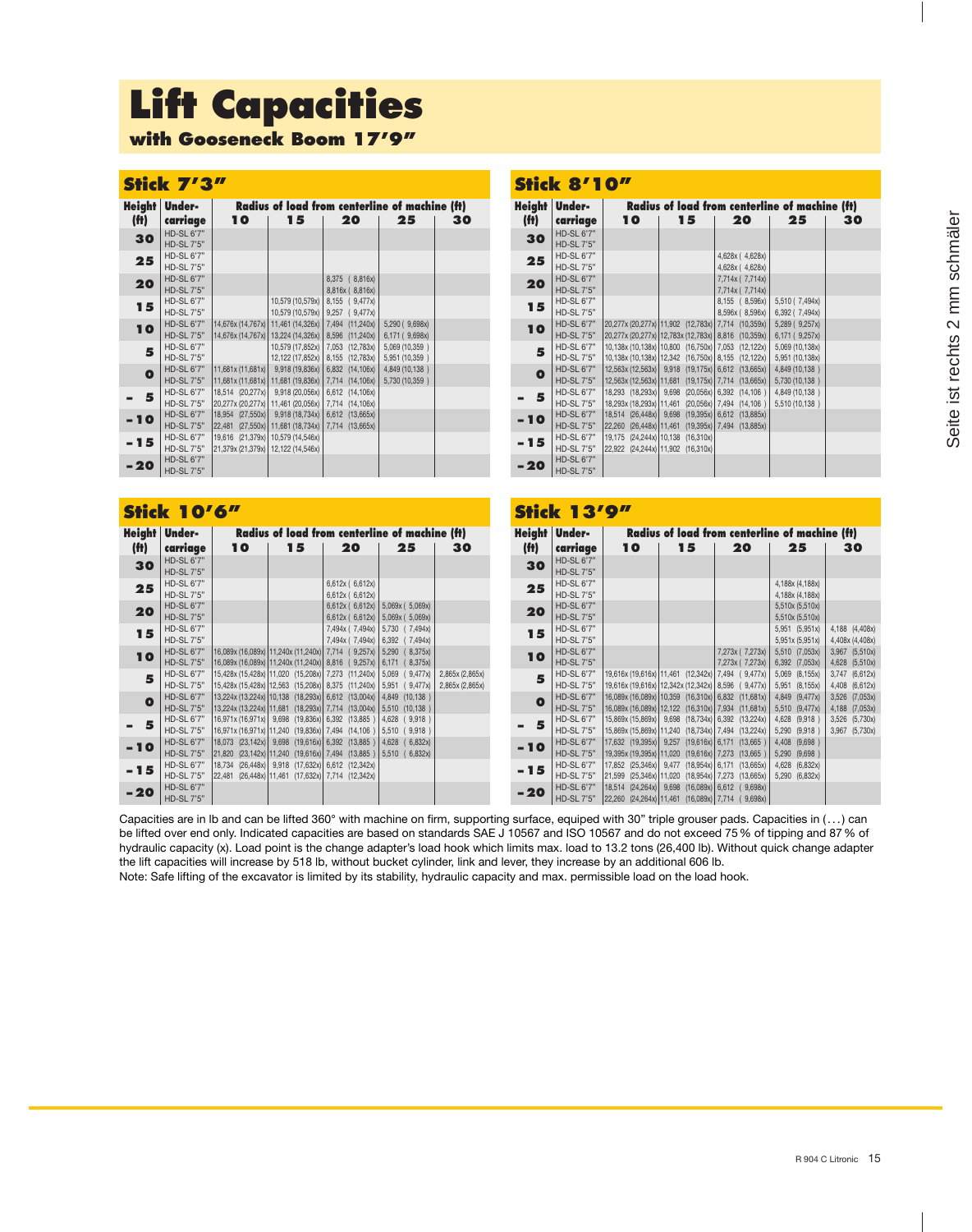# **Backhoe Attachment**

### **with Gooseneck Boom 18'8"**



| <b>Digging Envelope</b><br>with Quick Change Adapter |                      |          |                          |          |        |              | 5          |
|------------------------------------------------------|----------------------|----------|--------------------------|----------|--------|--------------|------------|
| <b>Stick lengths</b>                                 |                      |          | ft in   5' 7" 7'3" 8'10" |          |        | 10'6" 13' 9" |            |
| Max. digging depth                                   | ft in $\vert$ 15' 1" |          | 16'9"                    | $18'$ 4" | 20'    |              | $23'$ 4"   |
| Max. reach at ground level ft in                     |                      | $29'$ 6" | 32'4"                    | 33'      | 34'7'' |              | 37'11"     |
| Max. dump height                                     | ft in                | $23'$ 7" | 25'3"                    | 26'11"   | 28'5"  |              | $31'$ 4"   |
| Max. teeth height                                    | ft in $ $            | 33'10"   | 35'5"                    | 36'11"   | 38'5"  |              | $41'$ $4"$ |

| <b>Digging Forces</b><br>without Quick Change Adapter 1                                                                   |                                                                                                 |  | 2 | з |                                       |  |  |  |  |  |  |  |
|---------------------------------------------------------------------------------------------------------------------------|-------------------------------------------------------------------------------------------------|--|---|---|---------------------------------------|--|--|--|--|--|--|--|
| Digging force ISO                                                                                                         |                                                                                                 |  |   |   | lb 25,627 21,806 19,108 16,860 13,713 |  |  |  |  |  |  |  |
|                                                                                                                           | lb 31,697 31,697 31,697 31,697 31,697<br><b>Breakout force ISO</b><br>with Quick Change Adapter |  |   |   |                                       |  |  |  |  |  |  |  |
| lb 23,829 20,457 17,984 15,961 13,038<br>lb 26,302 26,302 26,302 26,302 26,302<br>Digging force ISO<br>Breakout force ISO |                                                                                                 |  |   |   |                                       |  |  |  |  |  |  |  |
| Max. breakout force with ripper bucket<br>35,518 lb                                                                       |                                                                                                 |  |   |   |                                       |  |  |  |  |  |  |  |

### **Operating Weight and Ground Pressure**

Operating weight includes basic machine with gooseneck boom 18'8", stick 7'3", quick change adapter 48 and bucket 1.31 yd3.

| Undercarriage   | <b>HD-SL 6'7"</b> |        | <b>HD-SL 7'5"</b> |        |  |
|-----------------|-------------------|--------|-------------------|--------|--|
| Pad width       | in $ 24"$         | 30"    | 24"               | 30"    |  |
| Weight          | $lb$ 46,759       | 47.674 | 46.967            | 47.884 |  |
| Ground pressure | PSI 6.30          | 5.10   | 6.30              | 5.10   |  |

| <b>Buckets</b>                                         |                        | <b>without Quick Change Adapter</b> |         |       |                          |            |       | <b>with Quick Change Adapter</b> |       |  |
|--------------------------------------------------------|------------------------|-------------------------------------|---------|-------|--------------------------|------------|-------|----------------------------------|-------|--|
| Cutting width SAE                                      | $\ln  24"1\rangle$     | 33"                                 | 41"     | 49"   | 55"                      | 41"        | 41"   | 49"                              | 49"   |  |
| Capacity ISO 7451                                      | $vd^3$<br>.46          | .72                                 | .91     | 1.18  | 1.37                     | .91        | 1.05  | 1.18                             | 1.30  |  |
| Max. possible material weight                          | $lb/vd^3$ 2.750        | 2.750                               | 2.750   | 2.750 | 2.750                    | 2.750      | 2.750 | 2.750                            | 2.750 |  |
| Weight with Liebherr teeth Z 132)                      | $I\vert b \vert 1,543$ | 1.168                               | 1.312   | 1.510 | 1.609                    | 1.356      | 1,411 | 1,543                            | 1,576 |  |
| Max. stick length for machine stability per ISO 10567: |                        |                                     |         |       |                          |            |       |                                  |       |  |
| $HD-SL 6'7$                                            | ft in $10'6"$          | 8'10"                               | $7'$ 3" | 5'7'' | $\overline{\phantom{0}}$ | $7'$ $3''$ | 7'3'' | 5'7''                            |       |  |
| <b>HD-SL7'5"</b>                                       | ft in $10'6"$          | $10'$ 6"                            | 8'10"   | 7'3'' | 5'7''                    | 8'10"      | 7'3'' | 7'3''                            | 5'7'' |  |

1) Ripper bucket with teeth size Z 16 P

2) Bucket with Liebherr teeth Z 13 (for applications up to surface class 5, heavy soils)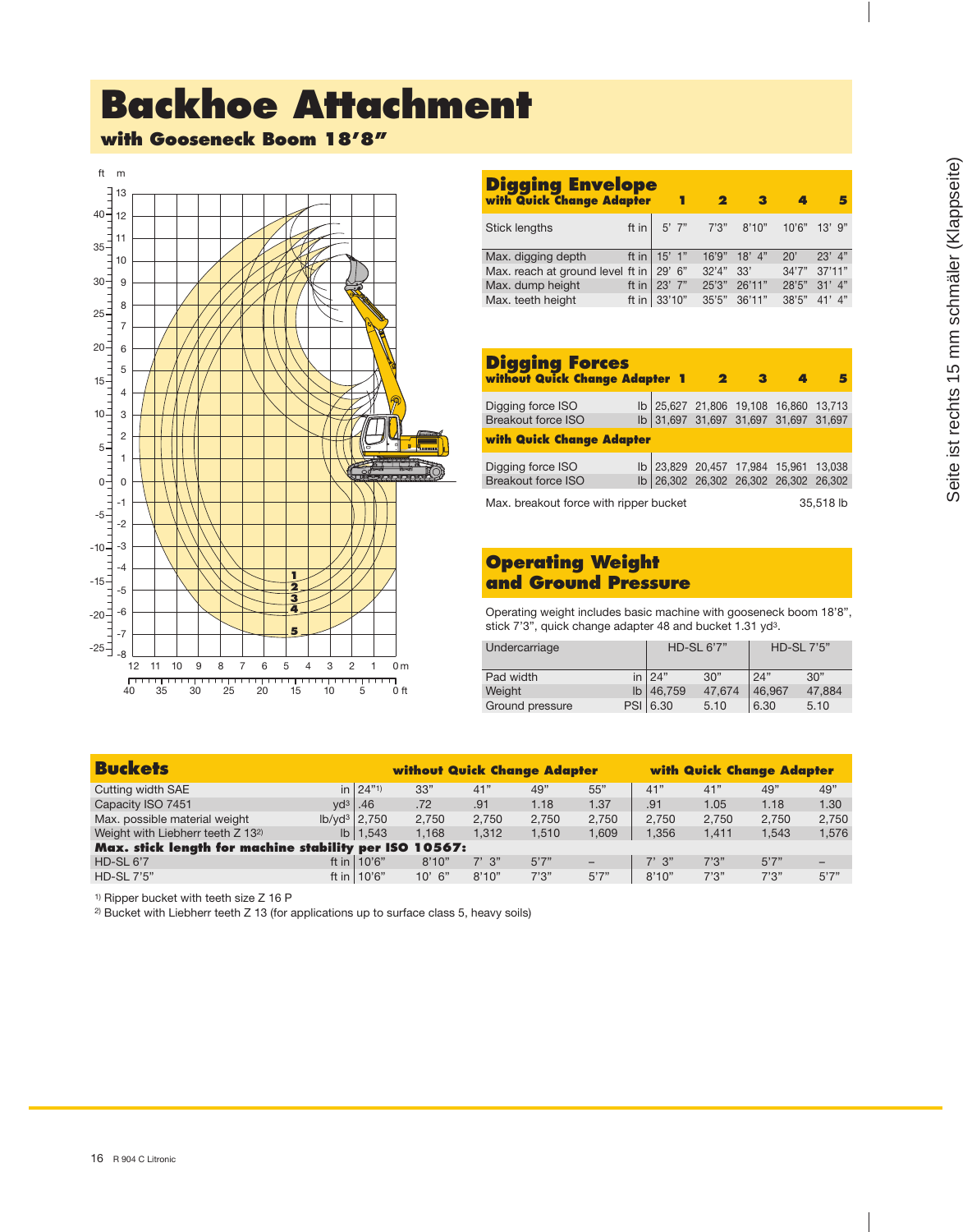# **Lift Capacities**

**with Gooseneck Boom 18'8"**

### **Stick 7'3"**

| <b>Height</b><br>(f <sup>t</sup> ) | Under-<br>carriage                     | 10                                            | Radius of load from centerline of machine (ft)<br>15 | 20                                 | 25                               | 30 |
|------------------------------------|----------------------------------------|-----------------------------------------------|------------------------------------------------------|------------------------------------|----------------------------------|----|
| 30                                 | <b>HD-SL 6'7"</b><br><b>HD-SL 7'5"</b> |                                               |                                                      |                                    |                                  |    |
| 25                                 | <b>HD-SL 6'7"</b><br><b>HD-SL 7'5"</b> |                                               | 11,461x (11,461x)<br>11,461x (11,461x)               |                                    |                                  |    |
| 20                                 | HD-SL 6'7"<br><b>HD-SL 7'5"</b>        |                                               | 11,902x (11,902x)<br>11,902x (11,902x)               | 7,934 (10,800x)<br>9,257 (10,800x) |                                  |    |
| 15                                 | <b>HD-SL 6'7"</b><br><b>HD-SL 7'5"</b> | 20,056x (20,056x) 13,885                      | 20,056x (20,056x) 12,122 (14,106x)<br>(14, 106x)     | 7,714 (11,461x)<br>8,816 (11,461x) | 5,290 (9,477x)<br>6,171 (9,477x) |    |
| <b>10</b>                          | HD-SL 6'7"<br><b>HD-SL 7'5"</b>        |                                               | (17, 191x)<br>10,800<br>(17, 191x)<br>12,563         | 7,053 (12,783x)<br>8,155 (12,783x) | 5,069 (10,359)<br>5,951 (10,359) |    |
| 5                                  | HD-SL 6'7"<br><b>HD-SL 7'5"</b>        |                                               | 9,918<br>(19,616x)<br>11,461<br>(19,616x)            | 6,612 (13,885x)<br>7,714 (13,885x) | 4,849 (10,138)<br>5,510 (10,138) |    |
| $\bullet$                          | HD-SL 6'7"<br><b>HD-SL 7'5"</b>        |                                               | (19,836x)<br>9,477<br>(19,836x)<br>11,240            | 6,392 (13,885)<br>7,494 (13,885)   | 4,628 (9,918)<br>5,510 (9,918)   |    |
| 5                                  | HD-SL 6'7"<br><b>HD-SL 7'5"</b>        | 15,648x (15,648x)<br>15,648x (15,648x) 11,020 | 9,477<br>(18,293x)<br>(18,293x)                      | 6,392 (13,665x)<br>7,273 (13,665x) | 4,628 (9,918)<br>5,510 (9,918)   |    |
| - 10                               | <b>HD-SL 6'7"</b><br><b>HD-SL 7'5"</b> |                                               | (15, 428x)<br>9,698<br>11,461<br>(15, 428x)          | 6,392 (11,461x)<br>7,494 (11,461x) |                                  |    |
| - 15                               | HD-SL 6'7"<br><b>HD-SL 7'5"</b>        |                                               |                                                      |                                    |                                  |    |
| - 20                               | <b>HD-SL 6'7"</b><br><b>HD-SL 7'5"</b> |                                               |                                                      |                                    |                                  |    |

### **Stick 10'6"**

| <b>Height</b>     | Under-                          |                                                     |                                                                                    | Radius of load from centerline of machine (ft) |                                  |                                          |
|-------------------|---------------------------------|-----------------------------------------------------|------------------------------------------------------------------------------------|------------------------------------------------|----------------------------------|------------------------------------------|
| (f <sup>t</sup> ) | carriage                        | 10                                                  | 15                                                                                 | 20                                             | 25                               | 30                                       |
| 30                | HD-SL 6'7"<br><b>HD-SL 7'5"</b> |                                                     |                                                                                    |                                                |                                  |                                          |
| 25                | HD-SL 6'7"<br>HD-SL 7'5"        |                                                     |                                                                                    | 7,934x (7,934x)<br>7,934x (7,934x)             |                                  |                                          |
| 20                | HD-SL 6'7"<br><b>HD-SL 7'5"</b> |                                                     |                                                                                    | 8,375 (8,816x)<br>8,816x (8,816x)              | 5,510 (7,273x)<br>6,392 (7,273x) |                                          |
| 15                | HD-SL 6'7"<br><b>HD-SL 7'5"</b> |                                                     | 10,359x (10,359x)<br>10,359x (10,359x) 9,036                                       | 7,934<br>(9,918x)<br>(9,918x)                  | 5,290 (9,036x)<br>6,171 (9,036x) | 2,645x (2,645x)<br>2,645x (2,645x)       |
| 10                | HD-SL 6'7"<br><b>HD-SL 7'5"</b> | 21,599                                              | $(23, 142x)$ 11,461 $(14, 767x)$ 7,273<br>23,142x (23,142x) 13,224 (14,767x) 8,375 | (11, 461x)<br>(11, 461x)                       | 5,069 (9,698x)<br>5,951 (9,698x) | 3,747<br>(5,730x)<br>4,188<br>(5,730x)   |
| 5                 | HD-SL 6'7"<br><b>HD-SL 7'5"</b> |                                                     | $(17,852x)$ 6,832<br>10,138<br>$(17,852x)$ 7,934<br>11,902                         | (13,004x)<br>(13,004x)                         | 4,849 (10,138)<br>5,510 (10,138) | 3,526<br>(6,832x)<br>4,188<br>(6,832x)   |
| $\bullet$         | HD-SL 6'7"<br><b>HD-SL 7'5"</b> | 9,036x (9,036x)<br>9,036x (9,036x) 11,020           | 9,477<br>$(19,395x)$ 6,392<br>$(19,395x)$ 7,273                                    | (13,885)<br>(13,885)                           | 4,628 (9,918)<br>5,290 (9,918)   | 3,526<br>(6, 392x)<br>(6, 392x)<br>3,967 |
| 5                 | HD-SL 6'7"<br><b>HD-SL 7'5"</b> | 13,224x (13,224x) 9,257<br>13,224x (13,224x) 10,800 | $(19,395x)$ 6,171<br>$(19,395x)$ 7,053                                             | (13, 444)<br>(13,665)                          | 4,408 (9,698)<br>5,290 (9,698)   |                                          |
| - 10              | HD-SL 6'7"<br><b>HD-SL 7'5"</b> | 17,632 (19,395x) 9,257<br>19,395x (19,395x) 10,800  | $(17,632x)$ 6,171<br>$(17,632x)$ 7,053                                             | (13,004x)<br>(13,004x)                         | 4,408 (9,477x)<br>5,290 (9,477x) |                                          |
| - 15              | HD-SL 6'7"<br><b>HD-SL 7'5"</b> |                                                     | 9,477<br>$(13,885x)$ 6,392<br>$(13,885x)$ 7,494<br>11,240                          | (9,918x)<br>(9,918x)                           |                                  |                                          |
| - 20              | HD-SL 6'7"<br><b>HD-SL 7'5"</b> |                                                     |                                                                                    |                                                |                                  |                                          |

Capacities are in lb and can be lifted 360° with machine on firm, supporting surface, equiped with 30" triple grouser pads. Capacities in (...) can be lifted over end only. Indicated capacities are based on standards SAE J 10567 and ISO 10567 and do not exceed 75 % of tipping and 87 % of hydraulic capacity (x). Load point is the change adapter's load hook which limits max. load to 13.2 tons (26,400 lb). Without quick change adapter the lift capacities will increase by 518 lb, without bucket cylinder, link and lever, they increase by an additional 606 lb.

Note: Safe lifting of the excavator is limited by its stability, hydraulic capacity and max. permissible load on the load hook.

### **Stick 8'10"**

| <b>Height</b>     | Under-            |                           | Radius of load from centerline of machine (ft)      |                                     |                     |    |
|-------------------|-------------------|---------------------------|-----------------------------------------------------|-------------------------------------|---------------------|----|
| (f <sup>†</sup> ) | carriage          | 10                        | 15                                                  | 20                                  | 25                  | 30 |
| 30                | <b>HD-SL 6'7"</b> |                           | 7,494x (7,494x)                                     |                                     |                     |    |
|                   | <b>HD-SL 7'5"</b> |                           | 7,494x (7,494x)                                     |                                     |                     |    |
| 25                | <b>HD-SL 6'7"</b> |                           |                                                     | 10,138x (10,138x) 8,155x (8,155x)   |                     |    |
|                   | <b>HD-SL 7'5"</b> |                           |                                                     | 10,138x (10,138x) 8,155x (8,155x)   |                     |    |
| 20                | <b>HD-SL 6'7"</b> |                           |                                                     | 10,579x (10,579x) 8,155 (9,918x)    | 5,510 (6,171x)      |    |
|                   | <b>HD-SL 7'5"</b> |                           |                                                     | 10,579x (10,579x)   9,257 ( 9,918x) | 6,171x (6,171x)     |    |
| 15                | <b>HD-SL 6'7"</b> |                           | 14,546x (14,546x) 12,342 (12,783x) 7,714 (10,800x)  |                                     | 5,290 ( 9,698x)     |    |
|                   | <b>HD-SL 7'5"</b> |                           | 14,546x (14,546x) 12,783x (12,783x) 8,816 (10,800x) |                                     | 6,171<br>(9,698x)   |    |
| 10                | <b>HD-SL 6'7"</b> |                           | 11,240 (16,089x) 7,273 (12,122x)                    |                                     | 5,069<br>(10, 138x) |    |
|                   | <b>HD-SL 7'5"</b> |                           | 12,783                                              | $(16,089x)$ 8,375 $(12,122x)$       | 5,951<br>(10, 138x) |    |
| 5                 | <b>HD-SL 6'7"</b> |                           | 9,918                                               | $(18,734x)$ 6.612 $(13,444x)$       | 4,849<br>(10, 138)  |    |
|                   | <b>HD-SL 7'5"</b> |                           | 11.681                                              | $(18,734x)$ 7,714 $(13,444x)$       | 5,510 (10,138)      |    |
| $\bullet$         | <b>HD-SL 6'7"</b> | 8,155x (8,155x) 9,477     |                                                     | $(19,836x)$ 6,392 $(13,885)$        | 4,628<br>(9,918)    |    |
|                   | <b>HD-SL 7'5"</b> | 8,155x (8,155x) 11,020    |                                                     | $(19,836x)$ 7,273 $(13,885)$        | 5,290<br>9,918      |    |
| 5                 | HD-SL 6'7"        | 14,326x (14,326x)   9,257 |                                                     | $(18,954x)$ 6,171 $(13,665)$        | 4,628<br>(9,698)    |    |
|                   | <b>HD-SL 7'5"</b> | 14,326x (14,326x) 11,020  |                                                     | $(18,954x)$ 7,273 $(13,665)$        | 5,290<br>9,918)     |    |
|                   | <b>HD-SL 6'7"</b> | 18,073 (22,260x) 9,477    | $(16,530x)$ 6,171                                   | (12, 342x)                          | 4,628<br>5,951x     |    |
| -10               | <b>HD-SL 7'5"</b> | 21,820 (22,260x) 11,020   | $(16,530x)$ 7,273                                   | (12, 342x)                          | 5,510<br>5,951x     |    |
| - 15              | <b>HD-SL 6'7"</b> |                           |                                                     |                                     |                     |    |
|                   | HD-SL 7'5"        |                           |                                                     |                                     |                     |    |
|                   | <b>HD-SL 6'7"</b> |                           |                                                     |                                     |                     |    |
| - 20              | <b>HD-SL 7'5"</b> |                           |                                                     |                                     |                     |    |